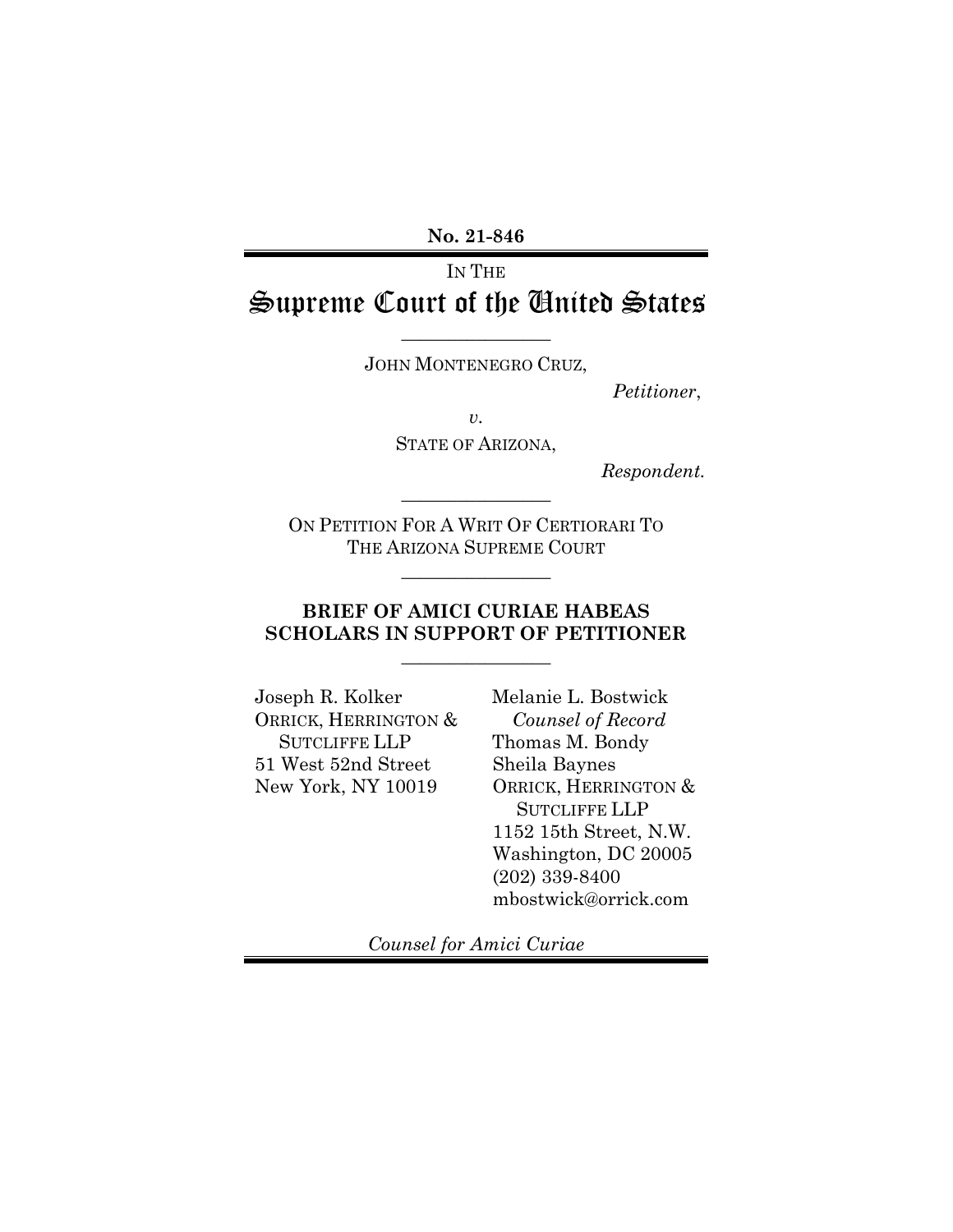## **TABLE OF CONTENTS**

|    |  | INTEREST OF AMICI CURIAE 1                                                                                                |  |
|----|--|---------------------------------------------------------------------------------------------------------------------------|--|
|    |  | INTRODUCTION AND SUMMARY OF                                                                                               |  |
|    |  |                                                                                                                           |  |
| Ι. |  | Arizona's Refusal To Apply Simmons Violates                                                                               |  |
|    |  | A. Federal law dictates which decisions<br>apply retroactively in state collateral                                        |  |
|    |  | 1. State courts are the primary avenue<br>for adjudicating constitutional<br>challenges to state convictions5             |  |
|    |  | 2. States that provide collateral review<br>must enforce new decisions that<br>qualify as "old law" under <i>Teague</i> 6 |  |
|    |  | B. Simmons is "old law" that Arizona courts                                                                               |  |
| Н. |  | This Court Has Jurisdiction Because The<br>Potential State Ground Is Not Adequate Or                                      |  |
|    |  | A. The Arizona Supreme Court's<br>unpredictable interpretation of Rule<br>$32.1(g)$ is not an adequate state ground11     |  |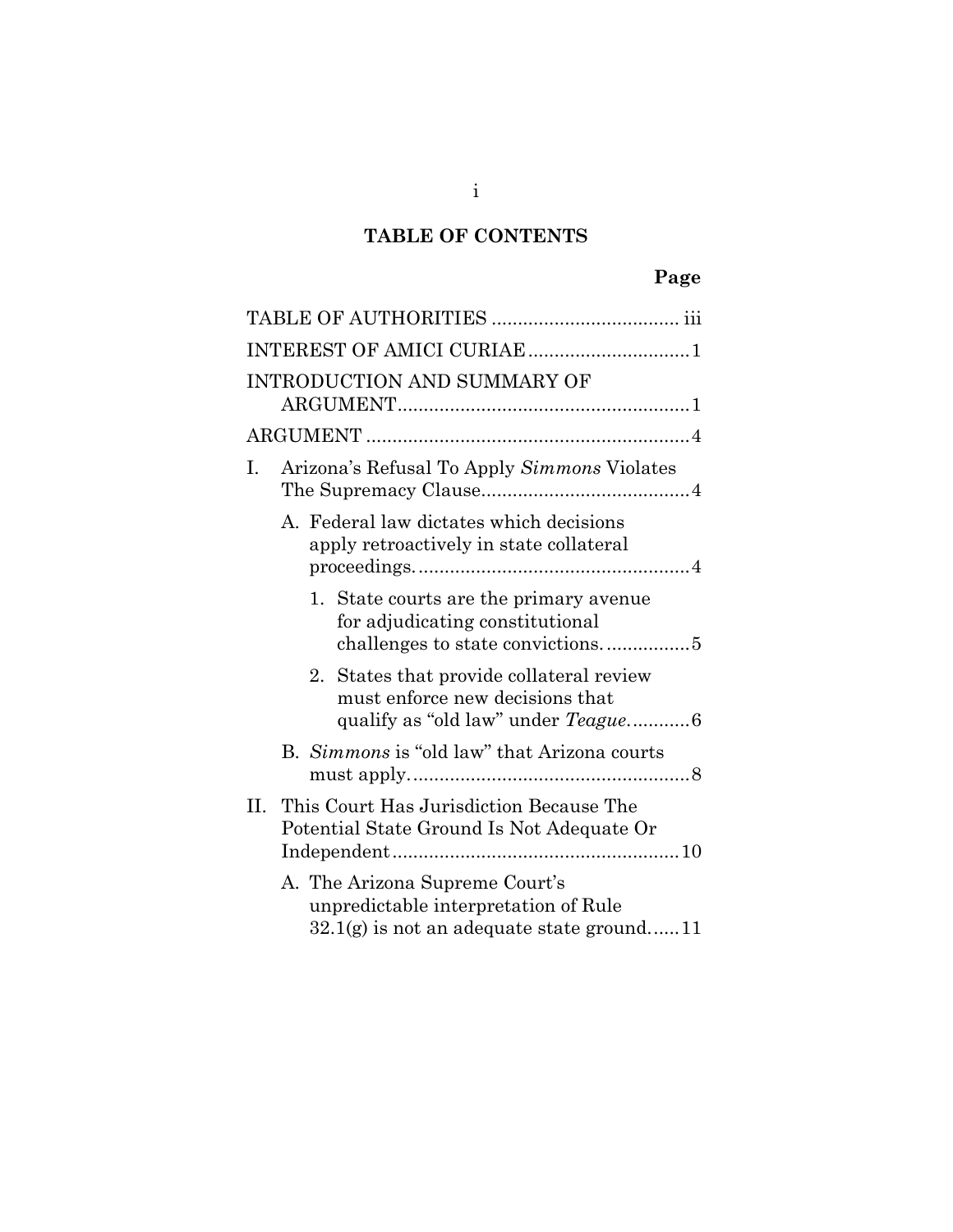| B. The broader principles of the adequate<br>and independent state grounds doctrine<br>make clear that this Court has<br>jurisdiction to review the decision in |
|-----------------------------------------------------------------------------------------------------------------------------------------------------------------|
|                                                                                                                                                                 |
| III. Other States Overwhelmingly Provide A Forum<br>For Non-New Rules Of Constitutional Law  18                                                                 |
|                                                                                                                                                                 |
| APPENDIX A – List of Amici Curiae 1a                                                                                                                            |
| APPENDIX B – Chart Regarding Whether a Non-<br>New Rule Receives a Post-                                                                                        |

ii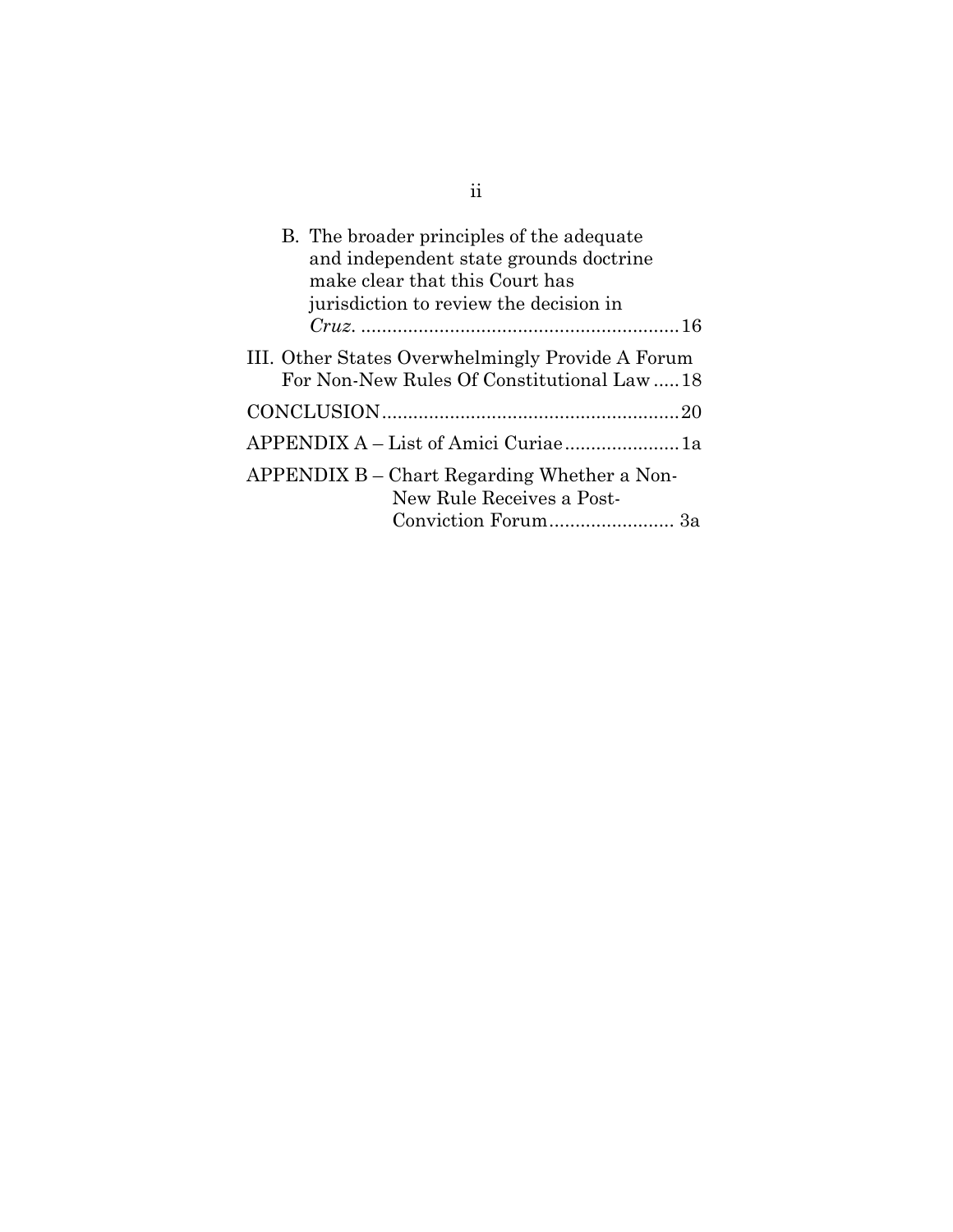## **TABLE OF AUTHORITIES**

## <span id="page-3-0"></span>**Cases**

| Beard v. Kindler,                                                                            |  |
|----------------------------------------------------------------------------------------------|--|
| Bouie v. City of Columbia,                                                                   |  |
| Ex parte Bridgers,<br>No. WR-45,179-05, 2021 WL 2346539<br>(Tex. Crim. App. June 9, 2021) 19 |  |
| Burt v. Titlow,                                                                              |  |
| Danforth v. Minnesota,                                                                       |  |
| Davis v. Wechsler,                                                                           |  |
| Edwards v. Vannoy,                                                                           |  |
| Francis v. Franklin,                                                                         |  |
| Harper v. Va. Dep't of Taxation,                                                             |  |
| Harrington v. Richter,                                                                       |  |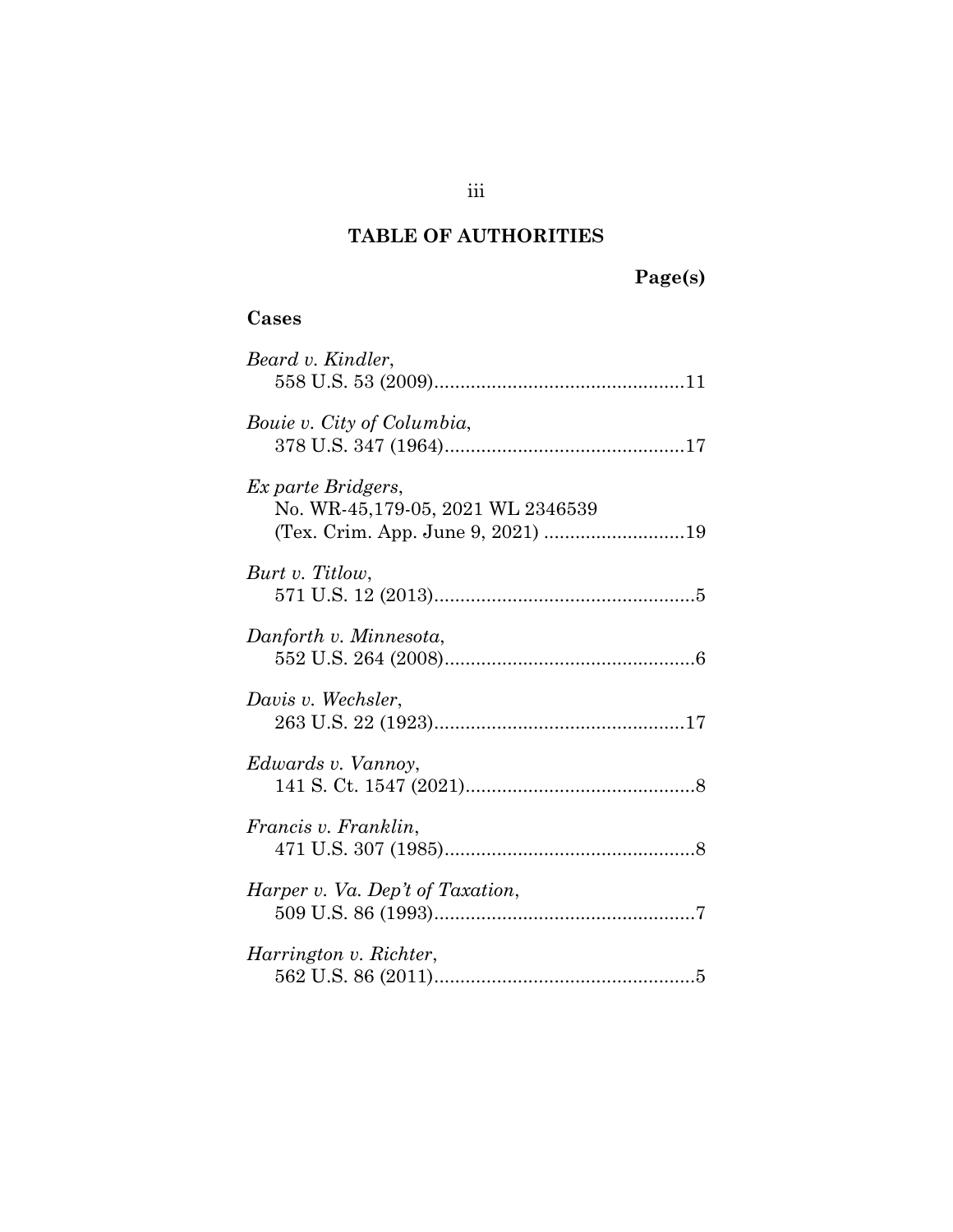| James v. Kentucky,                  |
|-------------------------------------|
| Johnson v. Lee,                     |
| Lee v. Kemna,                       |
| Lynch v. Arizona,                   |
| Martinez v. Ryan,                   |
| Michigan v. Long,                   |
| Montgomery v. Louisiana,            |
| NAACP v. Alabama ex rel. Patterson, |
| Penry v. Lynaugh,                   |
| Ramdass v. Angelone,                |
| Ring v. Arizona,                    |
| Robb v. Connolly,                   |

iv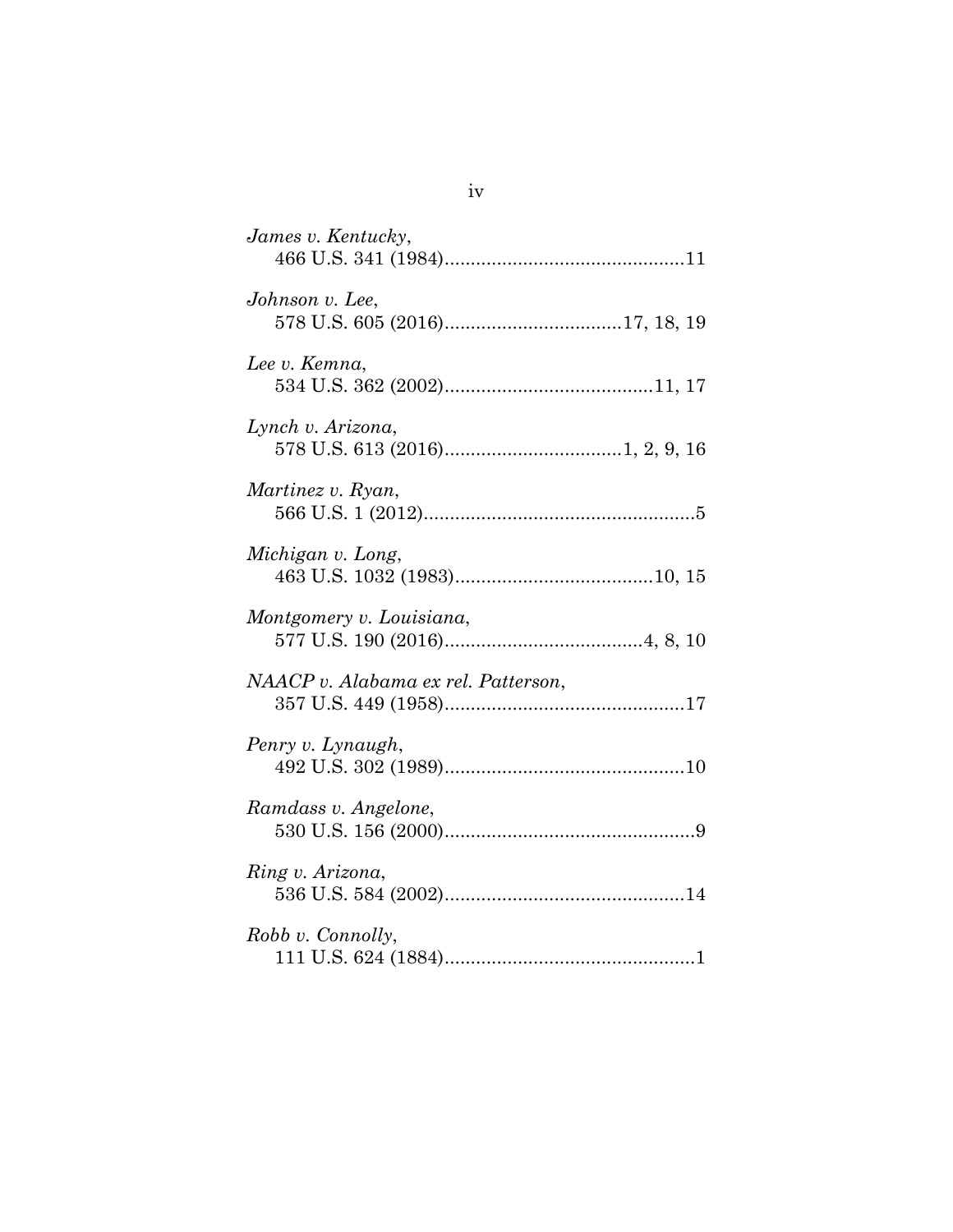| Simmons v. South Carolina,                               |
|----------------------------------------------------------|
| State v. Shrum,<br>203 P.3d 1175 (Ariz. 2009) 12, 13, 14 |
| State v. Slemmer,                                        |
| Steffel v. Thompson,                                     |
| Stringer v. Black,                                       |
| Tafflin v. Levitt,                                       |
| Teague v. Lane,                                          |
| Trevino v. Thaler,                                       |
| United States v. Johnson,                                |
| Wainwright v. Sykes,                                     |
| Walker v. Martin,                                        |
| Yates v. Aiken,                                          |

v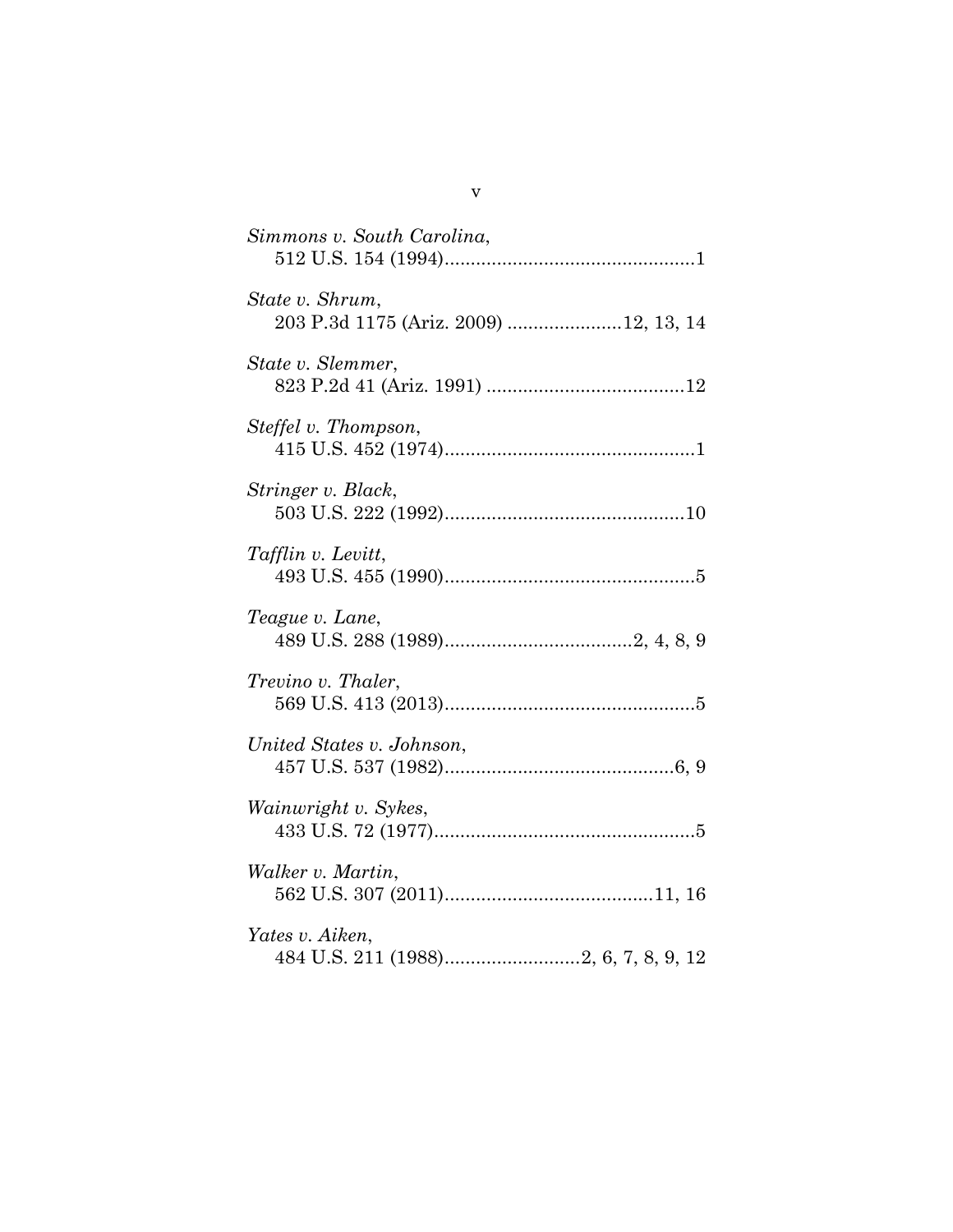### **Constitutional Provisions**

U.S. Const. art. VI, cl. 2....................3, 4, 5, 6, 7, 8, 16

## **Rules**

Ariz. R. Crim. P. 32.1(g)....................................*passim*

## **Other Authorities**

| Pet. for Review, Cruz v. Arizona, CR-17-                                 |
|--------------------------------------------------------------------------|
| 0567-PC (Ariz. Sup. Ct. Dec. 4, 2017)14                                  |
| Resp. to Pet. for Review, Cruz. v.<br>Arizona, CR-17-0567-PC (Ariz. Sup. |
| Oral Arg., Cruz. v. Arizona,<br>CR-17-0567-PC (Ariz. Sup. Ct. June       |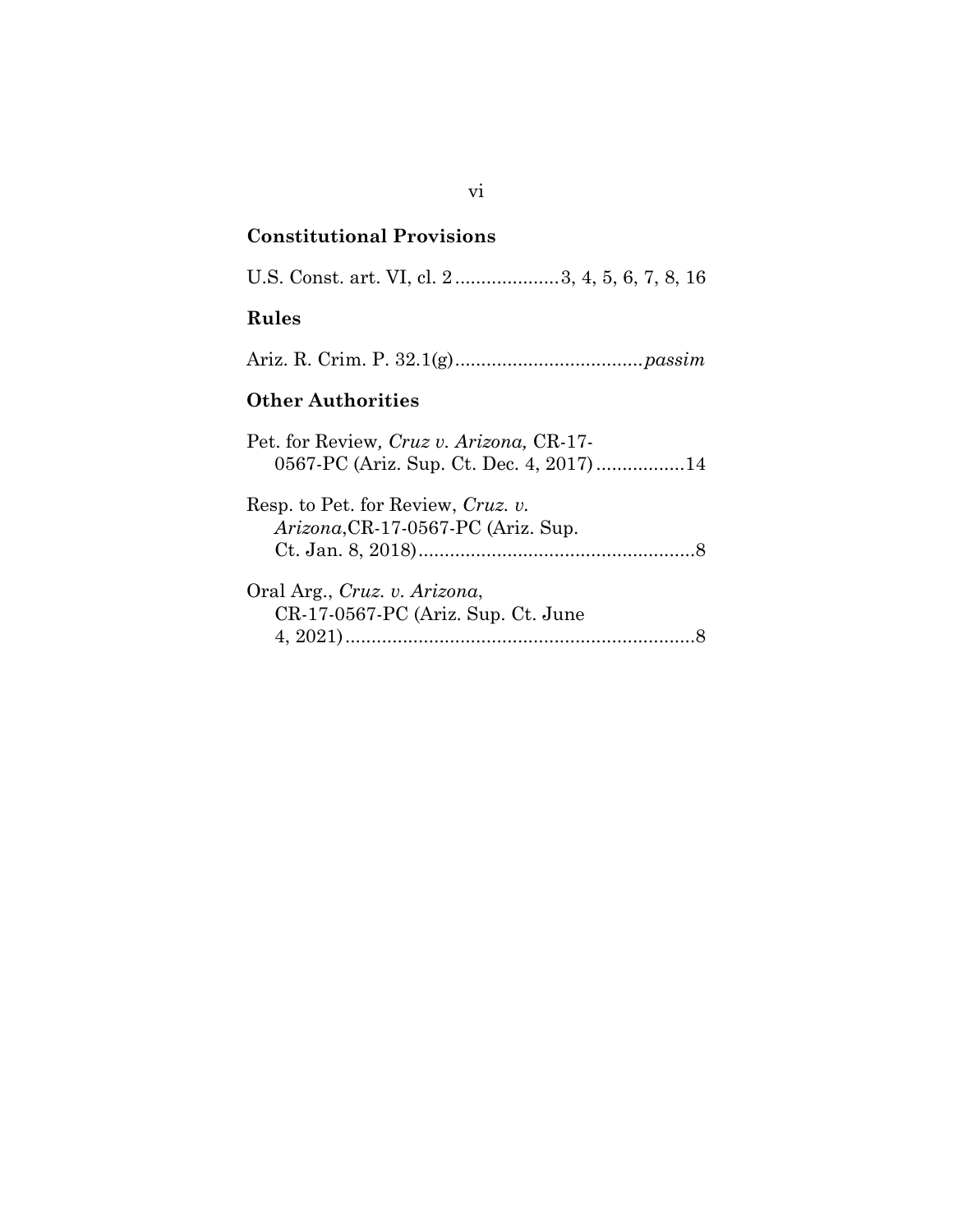#### **INTEREST OF AMICI CURIAE[1](#page-7-2)**

<span id="page-7-0"></span>Amici are law professors who have extensive academic and practical habeas corpus expertise, especially in the capital context. A list of amici is attached as Appendix A. Amici sign this brief in their individual capacities and not on behalf of their institutions; institutional affiliations are provided solely for identification purposes.

#### <span id="page-7-1"></span>**INTRODUCTION AND SUMMARY OF ARGUMENT**

Amici urge this Court to grant certiorari—or summarily reverse—to stop Arizona's use of collateral procedure to discriminate against established constitutional rights. "[S]tate courts have the solemn responsibility, equally with the federal courts 'to guard, enforce, and protect every right granted or secured by the constitution of the United States.…'" *Steffel v. Thompson*, 415 U.S. 452, 460-61 (1974) (quoting *Robb v. Connolly*, 111 U.S. 624, 637 (1884)). They cannot selectively disregard particular constitutional rights.

With respect to a claim under *Simmons v. South Carolina*, 512 U.S. 154 (1994), that is exactly what the Arizona Supreme Court has done here. Petitioner Cruz was denied his trial rights because, for years, Arizona courts insisted on a narrow misreading of *Simmons*. After this Court held in *Lynch v. Arizona*,

<span id="page-7-2"></span><sup>1</sup> The parties have consented to the filing of this amicus brief. No counsel for a party authored the brief in whole or in part. No party, counsel for a party, or any person other than amici curiae and their counsel made a monetary contribution intended to fund the preparation or submission of the brief.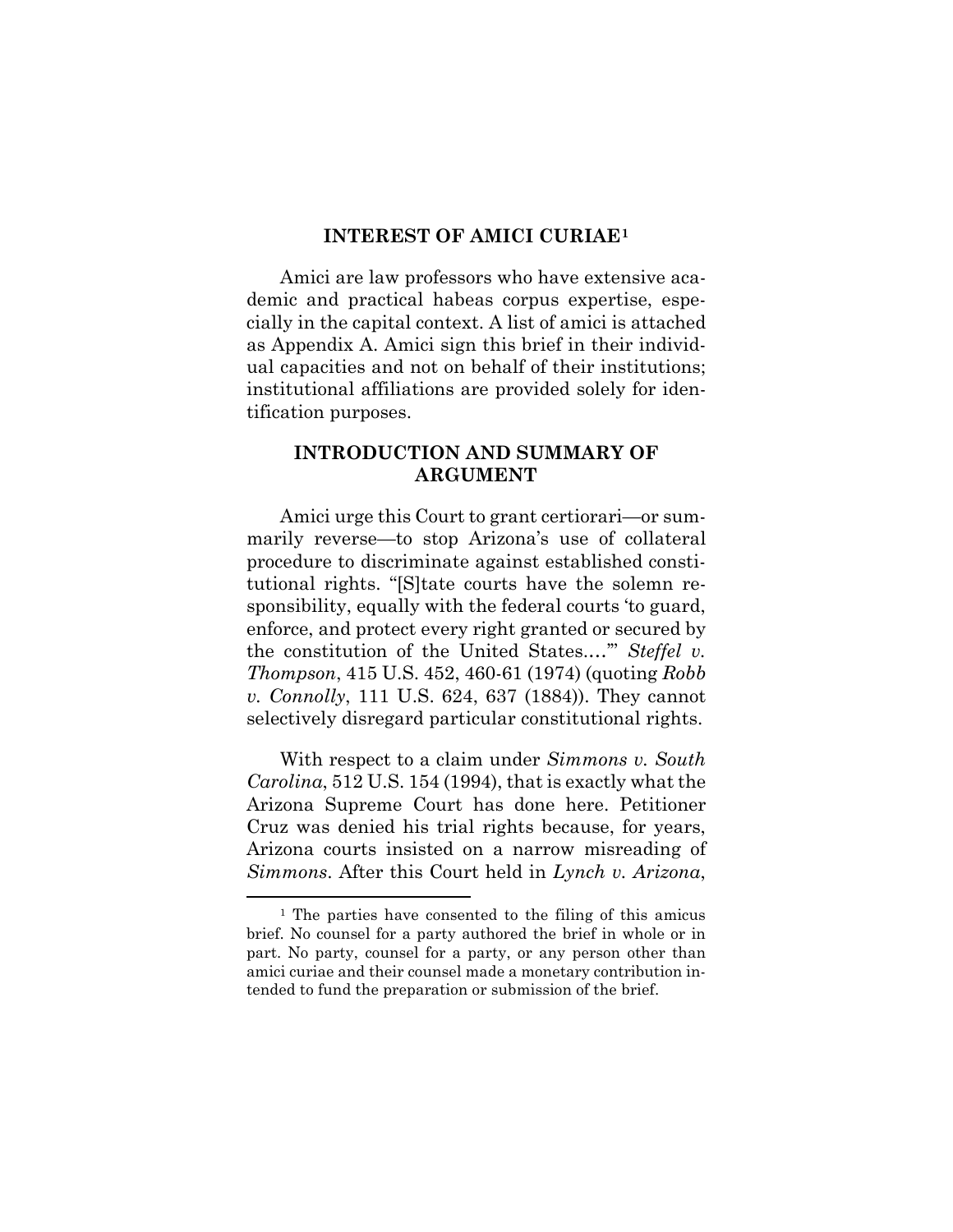578 U.S. 613, 616 (2016) (per curiam), that the Arizona courts had wrongly treated the requested application of *Simmons* as *too novel*, the same courts now refuse to entertain those claims on the ground that the requested application of *Simmons* is *not novel enough.* This refusal violates federal law.

By refusing to consider an application of *Simmons*  on the grounds that it is not new enough, the state court impermissibly restricts remedies for prisoners who diligently identify established constitutional errors. In *Lynch*, this Court corrected the Arizona courts' cramped reading of *Simmons*. Instead of providing a remedy for its own errors, however, the Arizona Supreme Court has punished *Simmons*  claimants for the Arizona courts' own mistakes. Now, Arizona courts may not entertain *Simmons* claims because, the state Supreme Court says, *Lynch* was not a "significant change in the law." Of course, *Lynch* did not announce a new rule of *federal* law, but it effected a sweeping change in Arizona's *application* of federal law, by holding that the Arizona Supreme Court's precedents in this area had to be reversed and overruled wholesale.

Although *Lynch* effectuated a substantial change in the way *Arizona courts* apply *Simmons*, it clearly did so because the Arizona courts had gotten the federal law wrong—not because Lynch (or Cruz here) had pressed a new *Simmons* frontier. *Lynch* thus makes clear that under *Teague v. Lane*, 489 U.S. 288 (1989), and *Yates v. Aiken*, 484 U.S. 211 (1988), the claimants' preferred application was retroactive because it was "old law." Unbowed, the Arizona Supreme Court then seized on the "old" nature of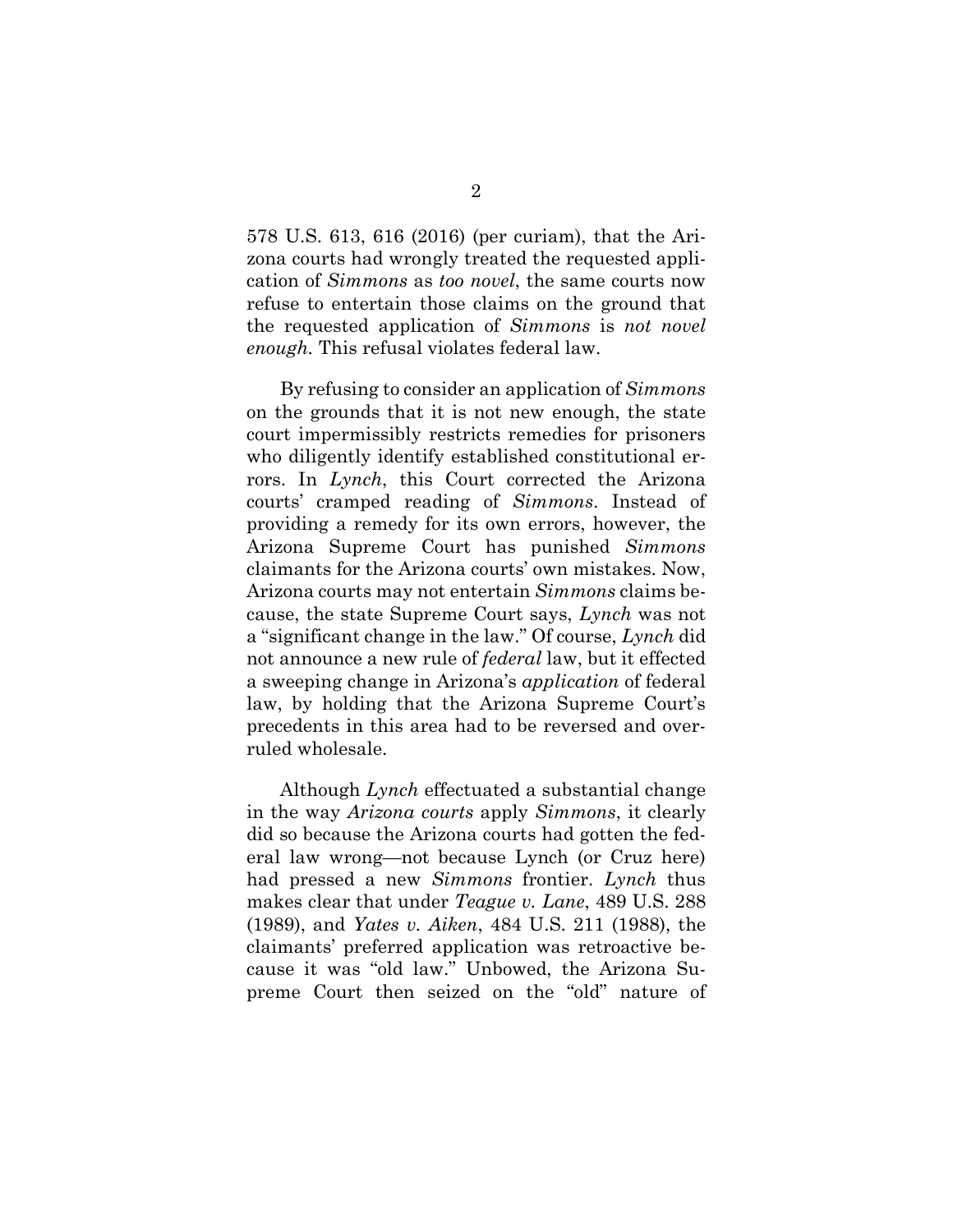*Simmons* for federal retroactivity purposes to bar claimants under Arizona Rule of Criminal Procedure  $32.1(g)$ . The  $32.1(g)$  bar was the final step in a shell game by which Arizona courts have simply refused to apply the established law of *Simmons*. This attempt to sidestep *Simmons* and *Lynch* is not only contrary to federal law, but also marks an unpredictable departure from the state's own precedents.

This remedial catch-22 flies in the face of this Court's precedents, the Supremacy Clause, and the modern division of post-conviction labor between state and federal courts. In state cases, state courts are the primary sites for enforcing constitutional rights of criminal procedure. If a state provides a collateral forum, its courts may not improvisationally change the definition of new law to thwart the collateral remedy.

This Court's intervention is both necessary and appropriate. The Arizona decision results in the clear violation of a federal right, and the Arizona Supreme Court's violation of the Supremacy Clause itself merits this Court's intervention. Moreover, there is jurisdiction to review the judgment because the state ground is neither adequate to bar review nor independent of federal law. And because Arizona appears to be a singular outlier in its treatment on collateral review of the federal rights at issue here, correction of this error would not affect the practices of other states. Instead of being disruptive, reversal here would restore the appropriate federal-state balance, in accord with this Court's Supremacy Clause precedents.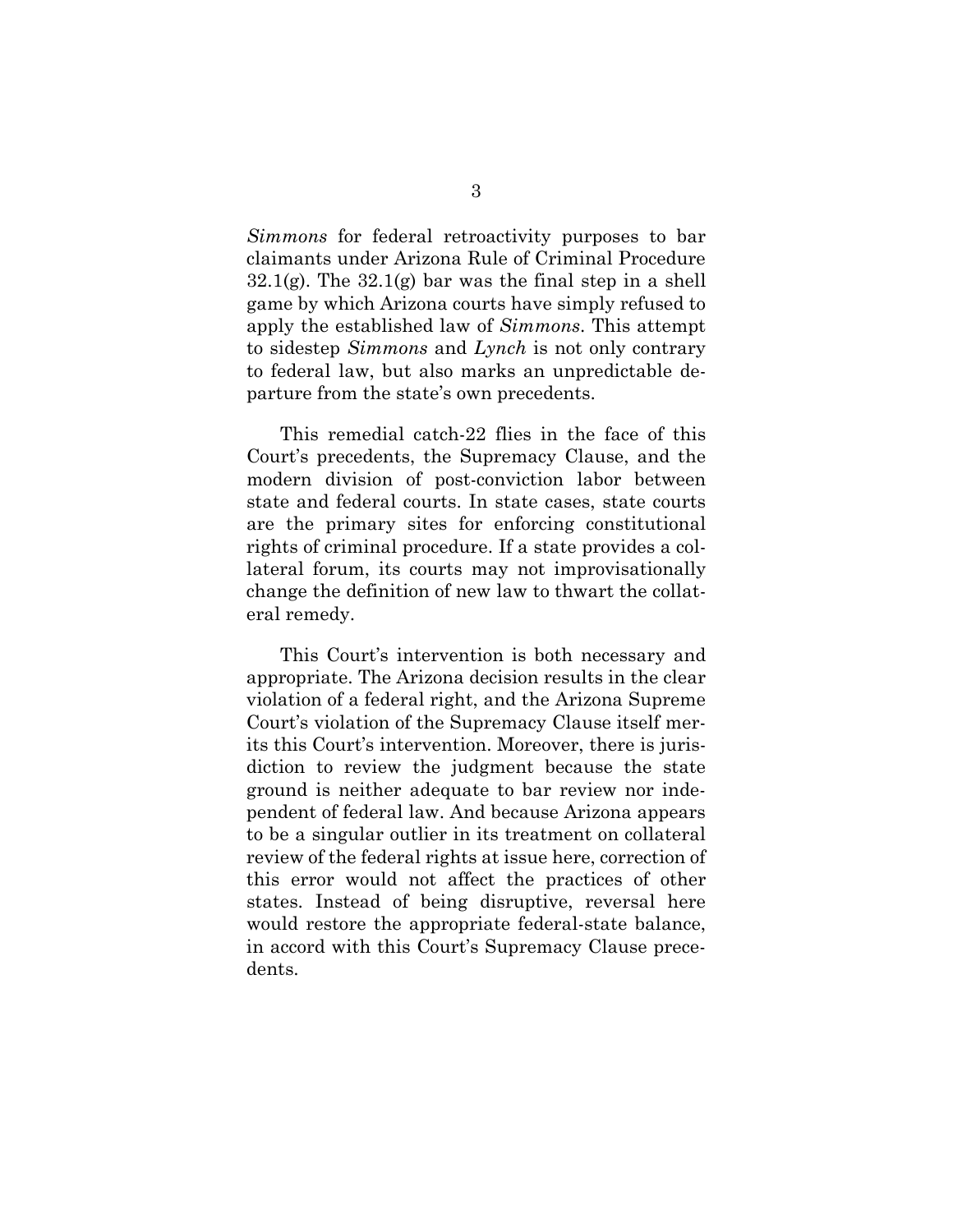#### **ARGUMENT**

#### <span id="page-10-1"></span><span id="page-10-0"></span>**I. Arizona's Refusal To Apply** *Simmons* **Violates The Supremacy Clause**

When states provide a collateral forum, they must not improvise rules of retroactivity to disfavor particular rights. The Supremacy Clause requires that state courts provide defendants with at *least* the federal constitutional safeguards in place at the time their conviction became final. *Montgomery v. Louisiana*, 577 U.S. 190, 204-05 (2016); *accord id.* at 219 (Scalia, J., dissenting). This is a modest but critical restriction on the otherwise wide latitude states are afforded in adjudicating constitutional rights. And it extends to *all* "settled" or "old" rules regardless of whether those rules were applied correctly by the state court at the time an individual's conviction became final—in other words, on collateral review, state courts must apply the federal law they ought to have applied in the first place. *See, e.g.*, *Teague*, 489 U.S. at 307.

#### <span id="page-10-2"></span>**A. Federal law dictates which decisions apply retroactively in state collateral proceedings.**

The Arizona Supreme Court held that petitioners' claims were barred under Arizona Rule of Criminal Procedure 32.1(g), which provides that a defendant may seek post-conviction relief that would otherwise be precluded if "there has been a significant change in the law that, if applicable to the defendant's case, would probably overturn the defendant's judgment or sentence." In doing so, the state court ignored its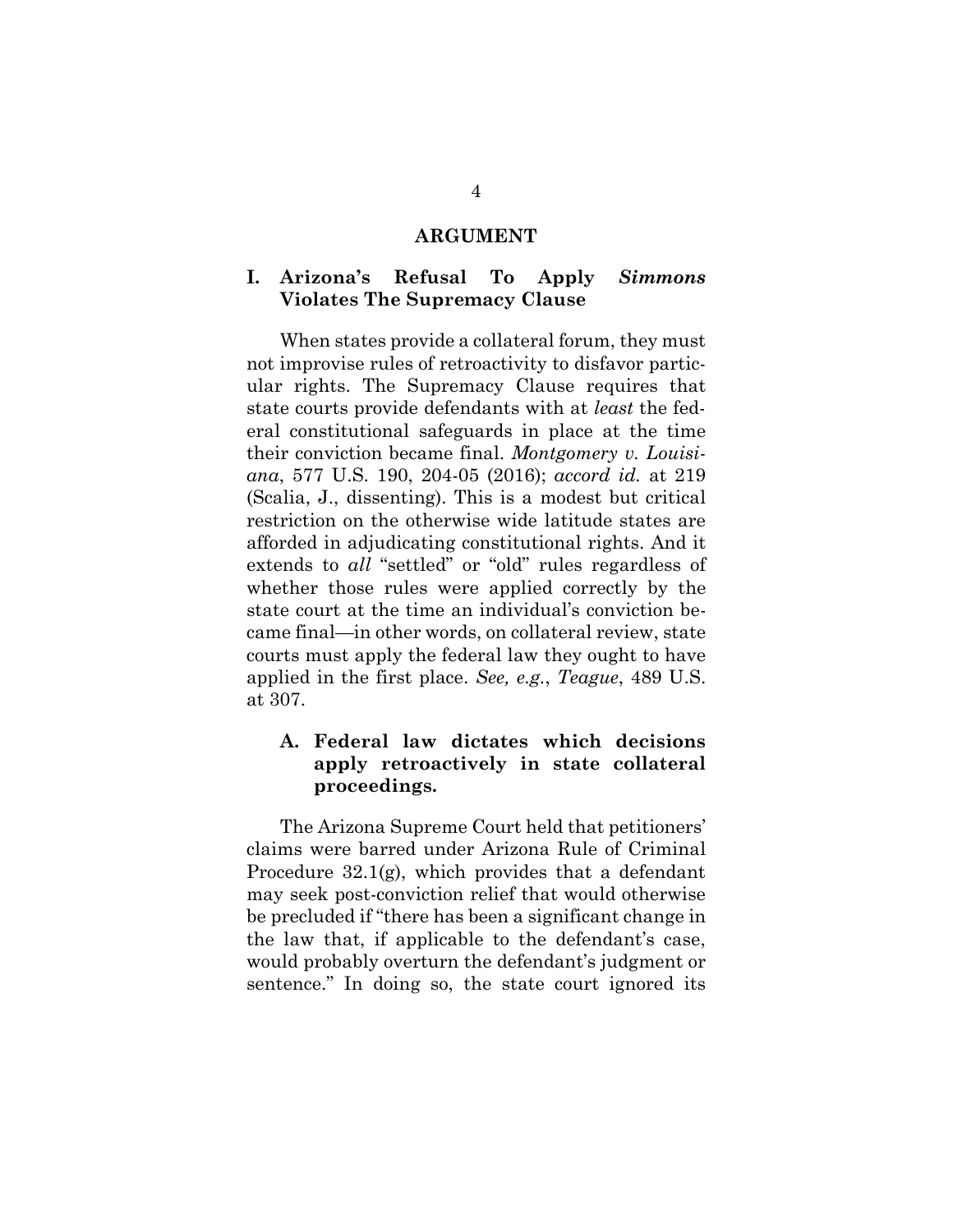obligation to not discriminate against constitutional rights, and its obligation to follow federal retroactivity doctrine.

#### <span id="page-11-0"></span>**1. State courts are the primary avenue for adjudicating constitutional challenges to state convictions.**

State courts are the "principal forum" for collateral review of federal constitutional rights. *Harrington v. Richter*, 562 U.S. 86, 103 (2011). Just as state courts are the "'main event,' so to speak," at the criminal trial stage, *Wainwright v. Sykes*, 433 U.S. 72, 90 (1977), they also play the leading role in adjudicating constitutional rights after conviction.

Indeed, much of modern habeas law has been configured to reflect the principle that state courts are the primary sites of remediation. Federal courts have taken special pains to avoid "the unjustified intrusion on state sovereignty that results" from "circumvention of the state courts" and their role in adjudicating constitutional challenges to state convictions. *Trevino v. Thaler*, 569 U.S. 413, 430 (2013) (Roberts, C.J., dissenting). But states' primacy cannot be at the expense of federal rights. Indeed, the limitations on federal habeas corpus review are premised on the assumption that state courts will faithfully apply federal law. *See Burt v. Titlow*, 571 U.S. 12, 19 (2013) ("AEDPA recognizes a foundational principle of our federal system: State courts are adequate forums for the vindication of federal rights.… '[whose] sovereignty [is] … subject only to limitations imposed by the Supremacy Clause.'" (quoting *Tafflin v. Levitt*, 493 U.S. 455, 458 (1990))); *see also Martinez v. Ryan*, 566 U.S. 1, 17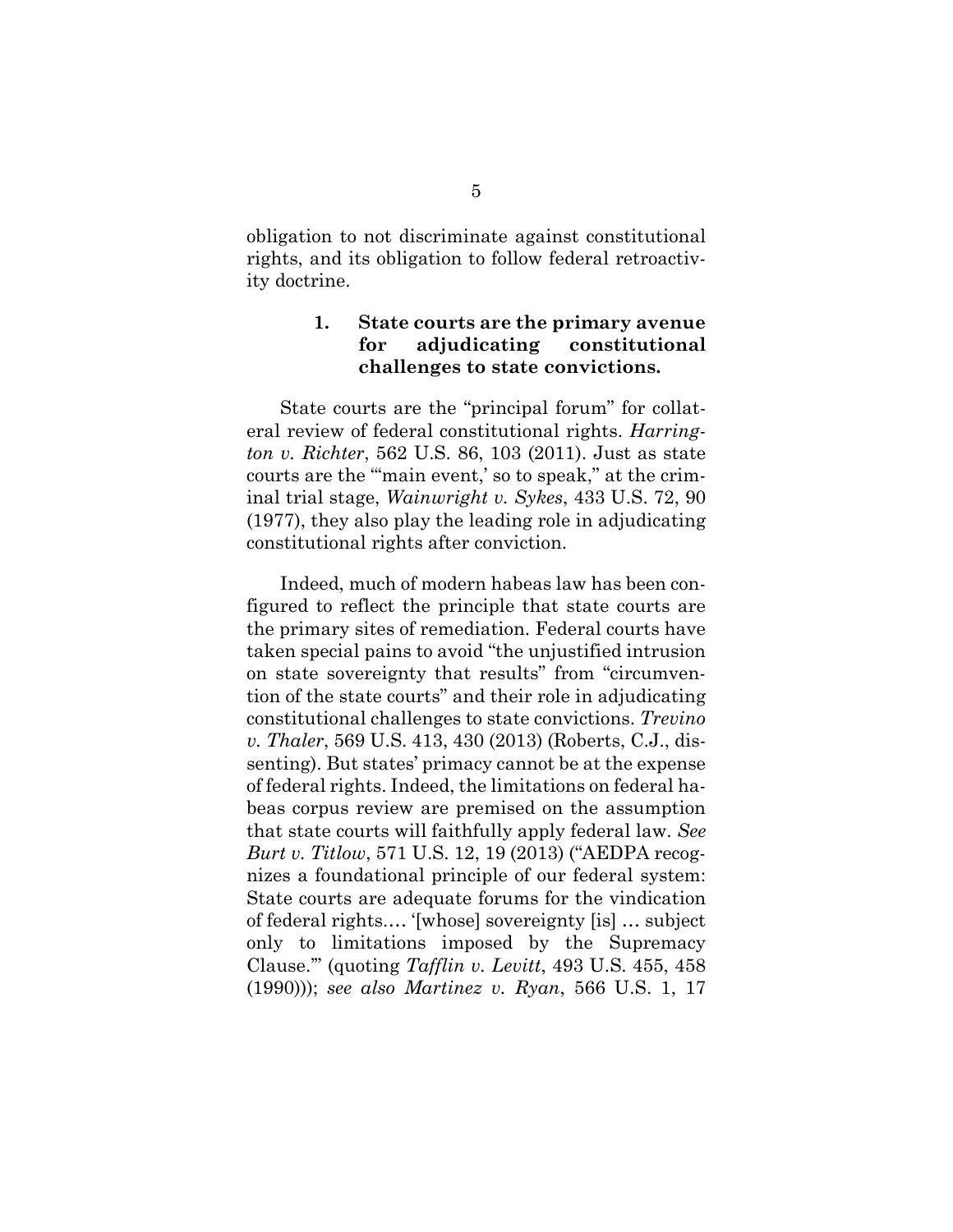(2012) (excusing procedural default of ineffective assistance of counsel claims where state failed to provide competent counsel in initial-review collateral proceedings).

#### <span id="page-12-0"></span>**2. States that provide collateral review must enforce new decisions that qualify as "old law" under**  *Teague***.**

When states provide a process for collateral review, they must enforce all settled federal constitutional rules as of the date a conviction became final. "States are independent sovereigns with plenary authority to make and enforce their own laws as long as they do not infringe on federal constitutional guarantees." *Danforth v. Minnesota*, 552 U.S. 264, 280 (2008). When state courts fail to faithfully apply rules established by this Court on direct review, the federal retroactivity doctrine cures that error. For there is "no real question" "as to whether the later decision should apply retrospectively" when a decision applies "settled precedents to new and different factual situations." *Yates*, 484 U.S. at 216 n.3 (quoting *United States v. Johnson*, 457 U.S. 537, 549 (1982)).[2](#page-12-1) 

The Supremacy Clause also dictates the framework for determining whether something is "old law"—and thus whether a person should receive the

<span id="page-12-1"></span><sup>2</sup> Because *Teague*'s old-law plank does not require that any new law be given retroactive effect, using the term "retroactivity" to refer to this category of Supreme Court decision is somewhat of a misnomer. We use it nevertheless for the sake of continuity with case law.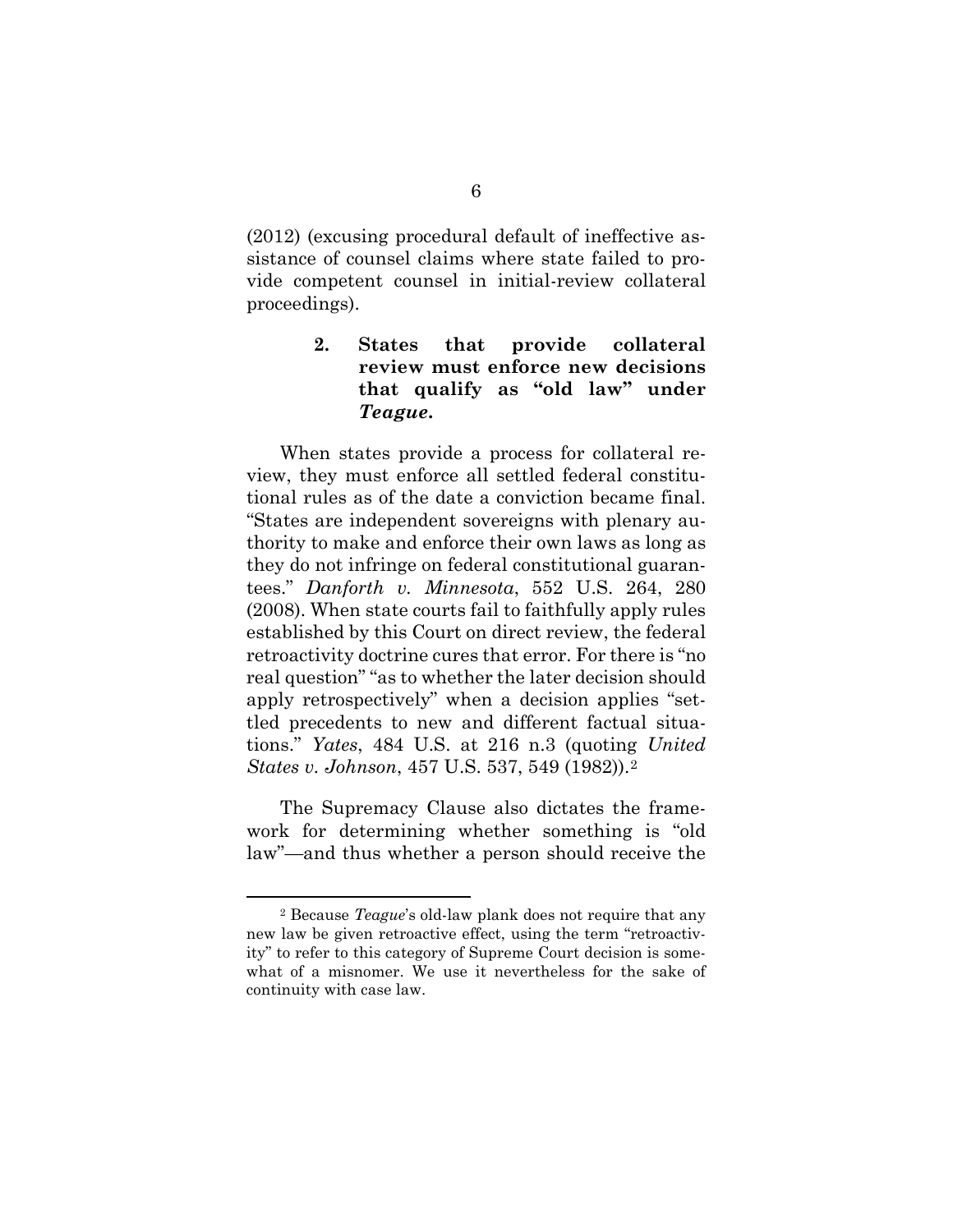benefit of a later Supreme Court decision in post-conviction proceedings. *Harper v. Va. Dep't of Taxation*, 509 U.S. 86, 100 (1993) ("The Supremacy Clause … does not allow federal retroactivity doctrine to be supplanted by the invocation of a contrary approach to retroactivity under state law."). To the extent the Arizona Supreme Court's interpretation of Rule 32.1(g) thwarts the retroactive effect required by *Teague* and *Yates*, the Supremacy Clause demands that the *Simmons* claim receive merits consideration.

That is for good reason. Allowing states unlimited discretion to define the boundaries of "old law" would result in geographically inconsistent constitutional rights. It would also provide a perverse incentive for states to indefinitely delay faithful implementation of this Court's decisions, effectively denying federal constitutional protections to all defendants whose convictions become final before the Court is forced to reiterate those rights ever more forcefully in subsequent decisions directed at individual states.

If any doubt existed, *Yates* and *Montgomery* confirmed that the *Teague* framework applies to state collateral proceedings. In *Yates*, like here, the petitioner sought the benefit of a ruling by this Court that was first announced before his conviction became final, and later dictated the outcome in another decision by this Court. 484 U.S. at 212-13. Also like here, the state supreme court in *Yates* denied relief in an opinion that "did not consider whether the decision in [the later decision by this Court] might apply retroactively and also did not discuss [the earlier case] on which petitioner had relied." *Id.* at 213. This Court held that the Supremacy Clause required the state to apply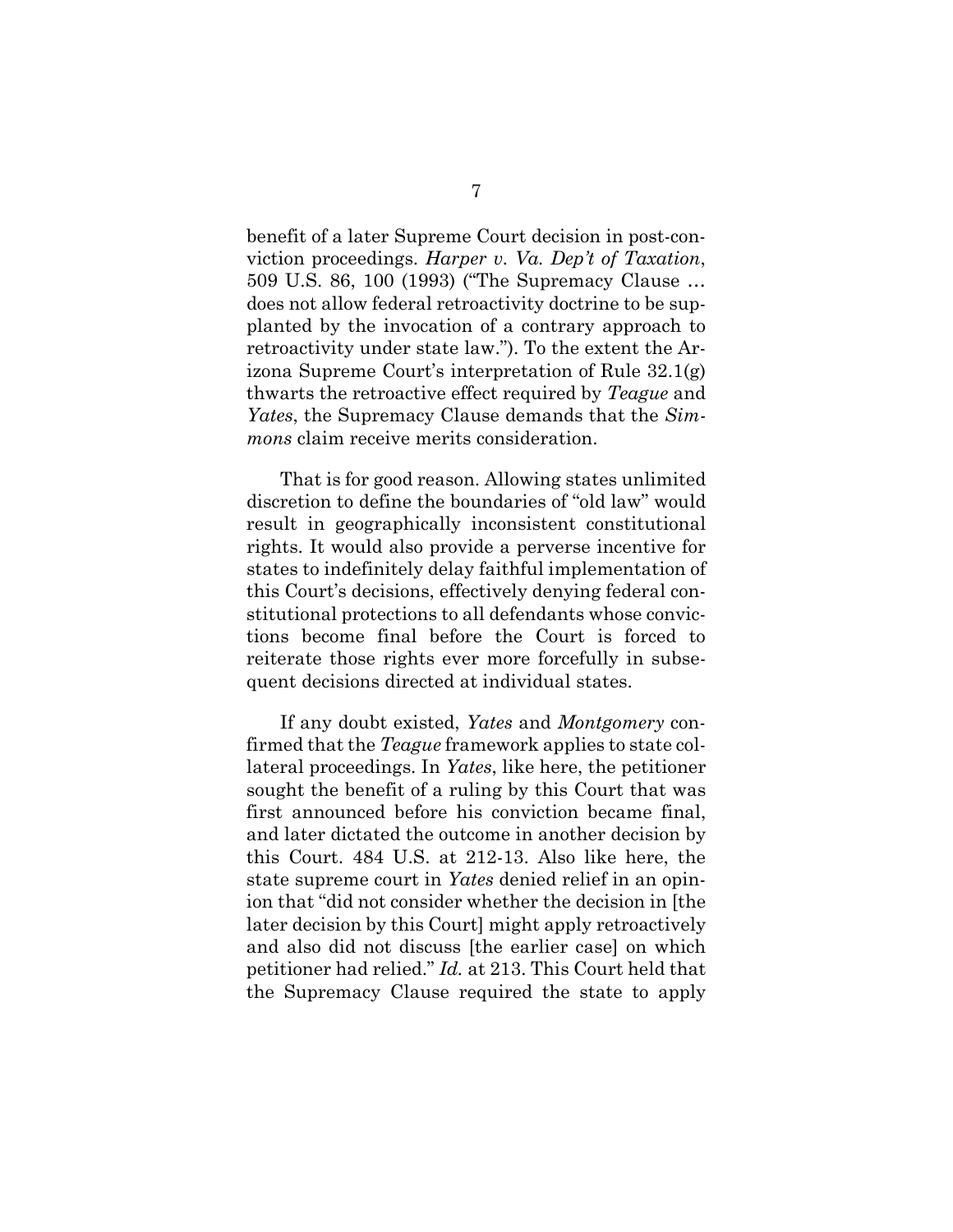*Francis v. Franklin*, 471 U.S. 307 (1985)—the *Yates* analog to *Lynch*—in post-conviction proceedings because "*Francis* did not announce a new rule." *Yates*, 484 U.S. at 218. Having opened its courts to federal claims in collateral review, "it has a duty to grant the relief that federal law requires." *Id*. Three decades later this Court reiterated this principle: "Under the Supremacy Clause of the Constitution, state collateral review courts have no greater power than federal habeas courts to mandate that a prisoner continue to suffer punishment barred by the Constitution." *Montgomery*, 577 U.S. at 204-05 (citing *Yates*, 484 U.S. at 218).

#### <span id="page-14-0"></span>**B.** *Simmons* **is "old law" that Arizona courts must apply.**

Here, as Cruz's petition for certiorari demonstrates, *Teague* and *Yates* require that Arizona apply *Lynch*'s interpretation of *Simmons*. *Simmons* was "precedent existing" at the time petitioner's conviction became final, and it "dictated" the outcome in *Lynch*. *Teague*, 489 U.S. at 301. The Arizona Supreme Court recognized that linkage between *Simmons* and *Lynch*, mirroring this Court's language from *Edwards v. Vannoy*: "the Supreme Court's *Lynch* decision was dictated by its earlier decision in *Simmons*." Pet. App. 8a (alteration omitted); *see also Edwards v. Vannoy,*  141 S. Ct. 1547, 1555 (2021) (a rule is settled if it was "*dictated* by precedent"). The State, too, acknowledges as much. *See* Resp. to Pet. for Review at 5-6, *Cruz. v. Arizona*, CR-17-0567-PC (Ariz. Sup. Ct. Jan. 8, 2018) (*Lynch* "simply applied *Simmons*"); Oral Arg. at 22:17-22:22, *Cruz. v. Arizona*, CR-17-0567-PC (Ariz. Sup. Ct. June 4, 2021) ("*Lynch* … is doing nothing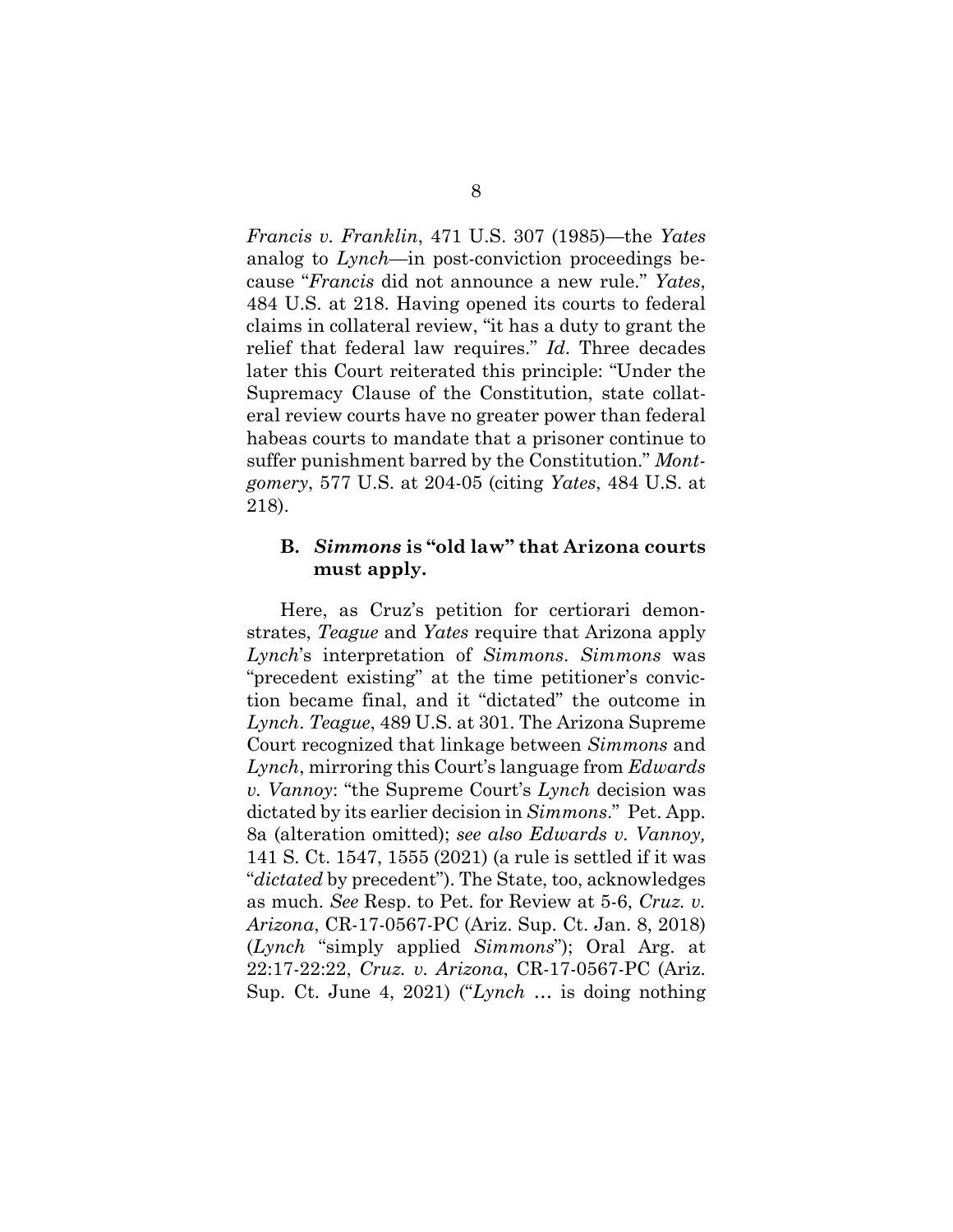more than restating [the U.S. Supreme Court's] holding in *Simmons*.").

*Lynch* was not "new" for federal retroactivity purposes because it did not alter *Simmons*, let alone in a material way. *See Yates*, 484 U.S. at 216 n.3 (it is "a foregone conclusion that the rule of the later case applies in earlier cases, because the later decision has not in fact altered that rule in any material way" (quoting *Johnson*, 457 U.S. at 549)). *Lynch* imposed no "new obligation"—it simply dictated that the obligation announced by *Simmons* be followed throughout the country, as it should have been all along. *Teague*, 489 U.S. at 301. Nor did *Lynch* "break[] new ground." *Id*. It couldn't have; it was a summary reversal. *Lynch* simply declared that the Court meant what it said when it decided *Simmons* decades earlier.

This Court must sometimes grapple with close cases in determining whether a rule is "old" or "new." Not here. *Lynch* did not even extend *Simmons*; it simply repeated it. This Court highlighted that *Simmons* had already rejected all the arguments raised by the state in *Lynch*, and chided the Arizona Supreme Court for failing to adhere to "*Simmons* and its progeny." 578 U.S. at 616. As the Court further noted, those "progeny"—*Ramdass*, *Shafer*, and *Kelly* simply "reiterated" *Simmons*'s holding. *Id.* at 613, 615. Recognizing, as the *Ramdass* court had before it, that "the dispositive fact in *Simmons* was that the defendant conclusively established his parole ineligibility under state law at the time of his trial," *Lynch*, 578 U.S. at 616 (quoting *Ramdass v. Angelone*, 530 U.S. 156, 171 (2000)), this Court held that its precedents foreclosed the state's recycled argument, *id.*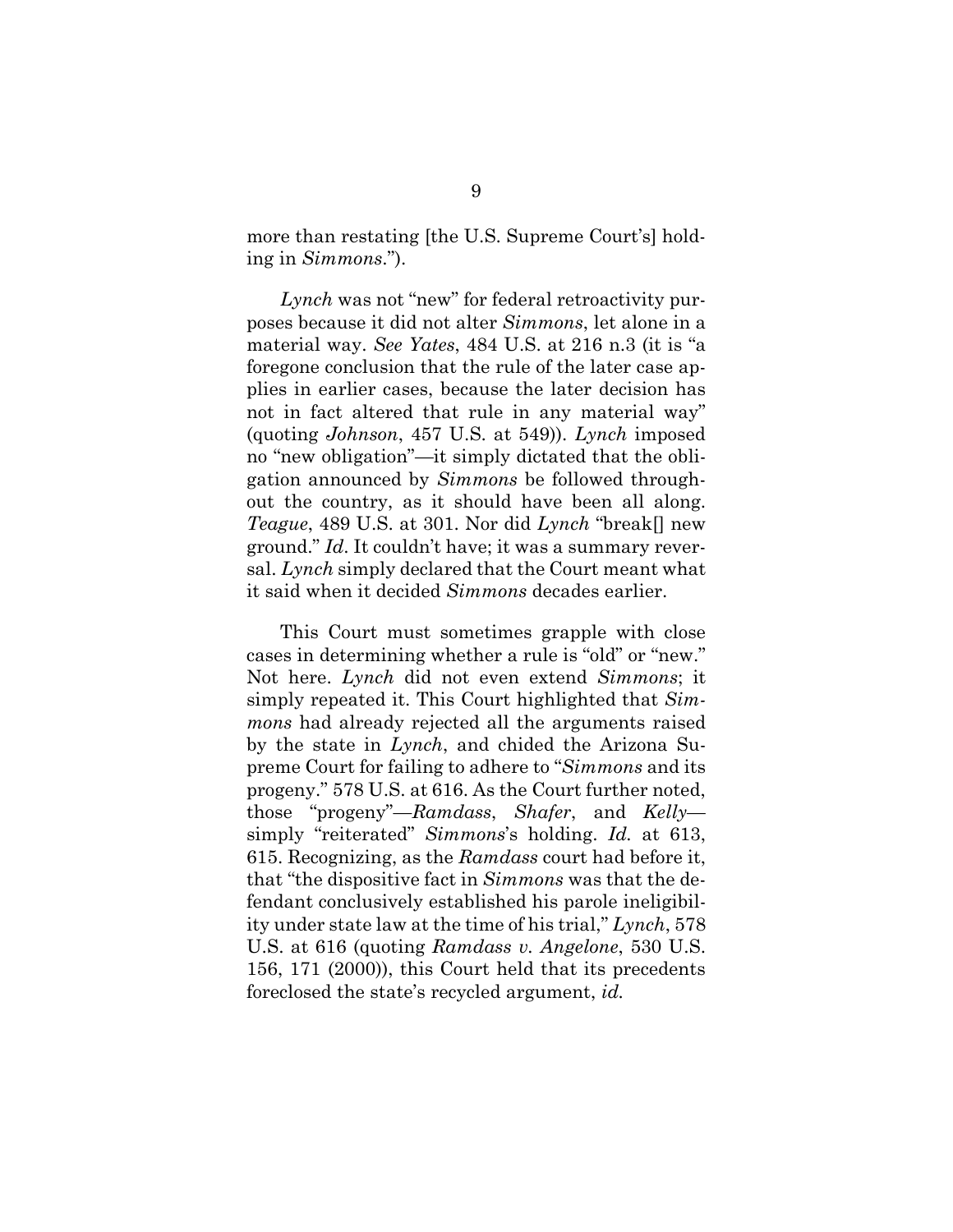Rules have been deemed not "novel" for *Teague* purposes when they expanded a principle to apply in a different factual context. *See, e.g.*, *Stringer v. Black*, 503 U.S. 222, 229 (1992) (rule was not new even when later applied to a substantially different capital sentencing scheme); *Penry v. Lynaugh*, 492 U.S. 302, 317- 19 (1989) (rule was not new even though result was reached by reading two cases together, neither of which addressed jury instructions or Texas procedure). *Lynch* involved no such extension, and is an easy case under *Teague* and *Yates*.

Just as in *Yates*, an "old rule" is at issue here and "when state courts provide a forum for postconviction relief, they need to play by the 'old rules' announced before the date on which a defendant's conviction and sentence became final." *Montgomery*, 577 U.S. at 219 (Scalia, J., dissenting).

#### <span id="page-16-0"></span>**II. This Court Has Jurisdiction Because The Potential State Ground Is Not Adequate Or Independent**

A state ground bars certiorari jurisdiction in this Court only if the ground is both "adequate and independent." *Michigan v. Long*, 463 U.S. 1032, 1040 (1983). Here, the asserted ground—Arizona Rule 32.1(g)—is neither. Instead, the Arizona Supreme Court has interpreted Rule 32.1(g) unpredictably and inconsistently, in order to avoid consideration of the *Simmons* claim.

Moreover, this Court has jurisdiction to review the decision below in order to ensure that a state procedural ground is not used to discriminate against the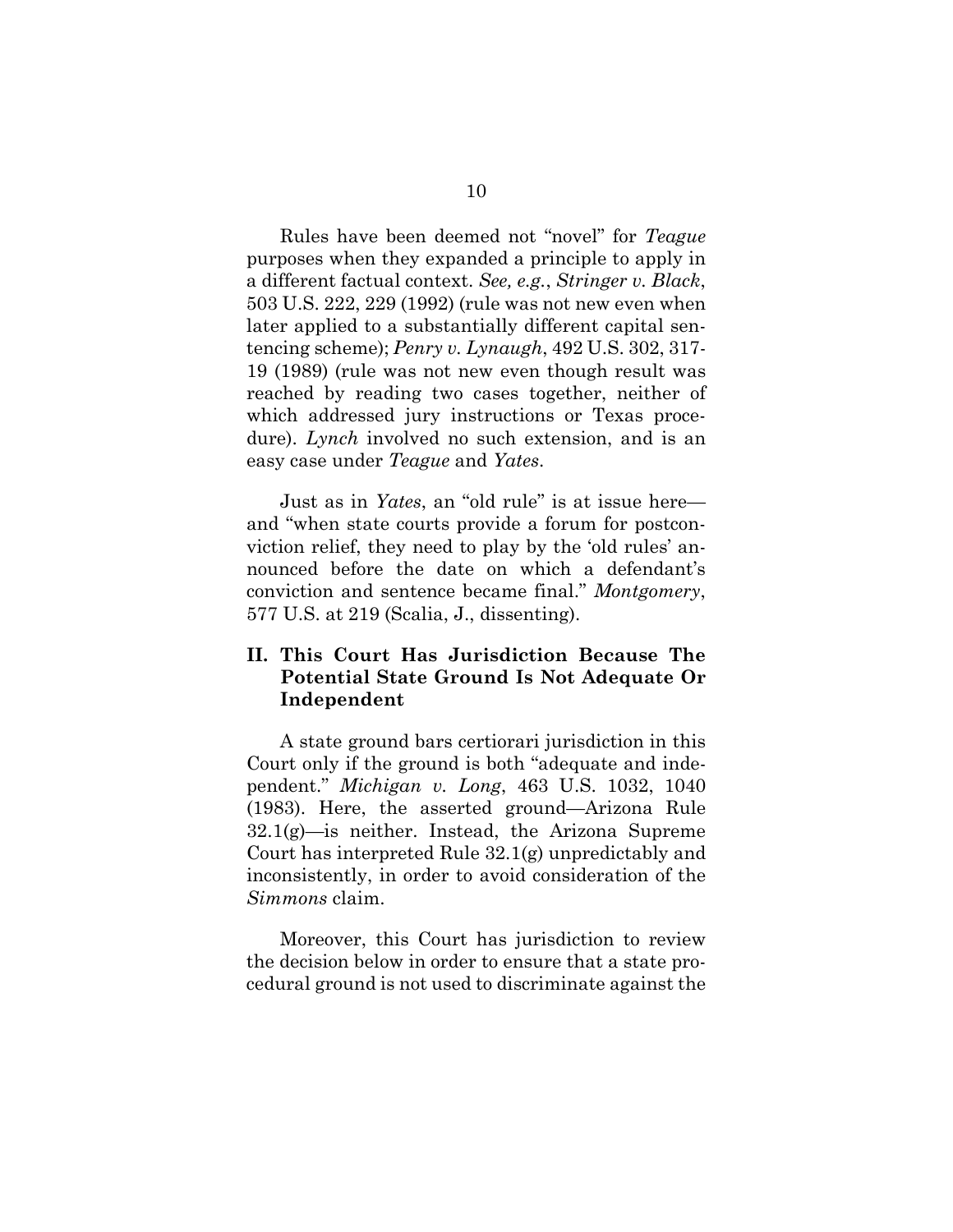federal right at issue here. "[F]ederal courts must carefully examine state procedural requirements to ensure that they do not operate to discriminate against claims of federal rights." *Walker v. Martin*, 562 U.S. 307, 321 (2011).

### <span id="page-17-0"></span>**A. The Arizona Supreme Court's unpredictable interpretation of Rule 32.1(g) is not an adequate state ground.**

First, the state ground is inadequate because it is not firmly established and regularly followed. "The question whether a state procedural ruling is adequate is itself a question of federal law." *Beard v. Kindler*, 558 U.S. 53, 60 (2009) (citing *Lee v. Kemna*, 534 U.S. 362, 375 (2002)). "We have framed the adequacy inquiry by asking whether the state rule in question was 'firmly established and regularly followed.'" *Id.*  (quoting *James v. Kentucky*, 466 U.S. 341, 348 (1984))*. See also Lee*, 534 U.S. at 376 ("Ordinarily, violation of 'firmly established and regularly followed' state rules … will be adequate to foreclose review of a federal claim."); *James*, 466 U.S. at 348-49 ("Kentucky's distinction between admonitions and instructions is not the sort of firmly established and regularly followed state practice that can prevent implementation of federal constitutional rights.").

Here, though, the Arizona Supreme Court's decision marked a sea change in Arizona law, adopting a reinterpretation of Arizona Rule of Criminal Procedure  $32.1(g)$  that is wholly inconsistent with its longestablished practice. The decision below is the *opposite* of an application of a "firmly established and regularly followed" rule. Specifically, before *Cruz*, the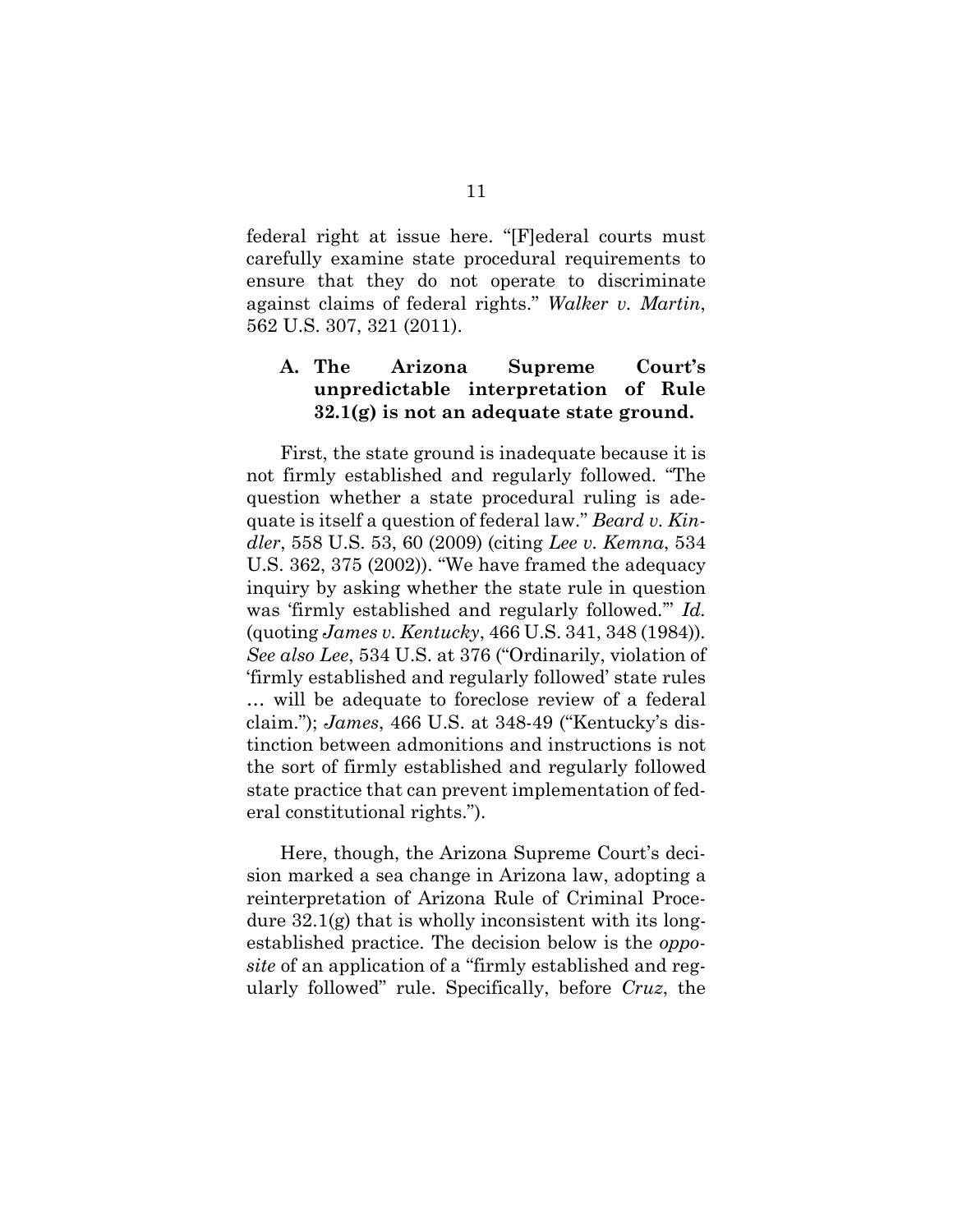"newness" of a Supreme Court decision under Rule 32.1(g) was determined by reference to prior *state*  practice. Therefore, if a Supreme Court decision corrected a pervasive state refusal to apply old law, there was still a 32.1(g) remedy because the Supreme Court decision was still "new" as a matter of state practice. *Cruz* changed the referent to something other than state practice, allowing Arizona courts to refuse the 32.1(g) gateway for the tranche of *Simmons* claims at issue in these cases.

#### *Pre-***Lynch** *Framework*

As noted above, Arizona Rule of Criminal Procedure 32.1(g) provides that a defendant may seek postconviction relief that would otherwise be precluded if "there has been a significant change in the law that, if applicable to the defendant's case, would probably overturn the defendant's judgment or sentence." Consistent with that procedural text, the Arizona Supreme Court previously interpreted Rule 32.1(g) to hold that the "archetype of such a change occurs when an *appellate court overrules previously binding case law*." *State v. Shrum*, 203 P.3d 1175, 1178 (Ariz. 2009) (emphasis added).

Similarly, the Arizona Supreme Court previously held—even in the context of Rule  $32.1(g)$ —that "new decisions applying" old rules of constitutional law "should generally be applied" on state collateral review. *State v. Slemmer*, 823 P.2d 41, 46 (Ariz. 1991) (citing *Yates*, 484 U.S. at 216).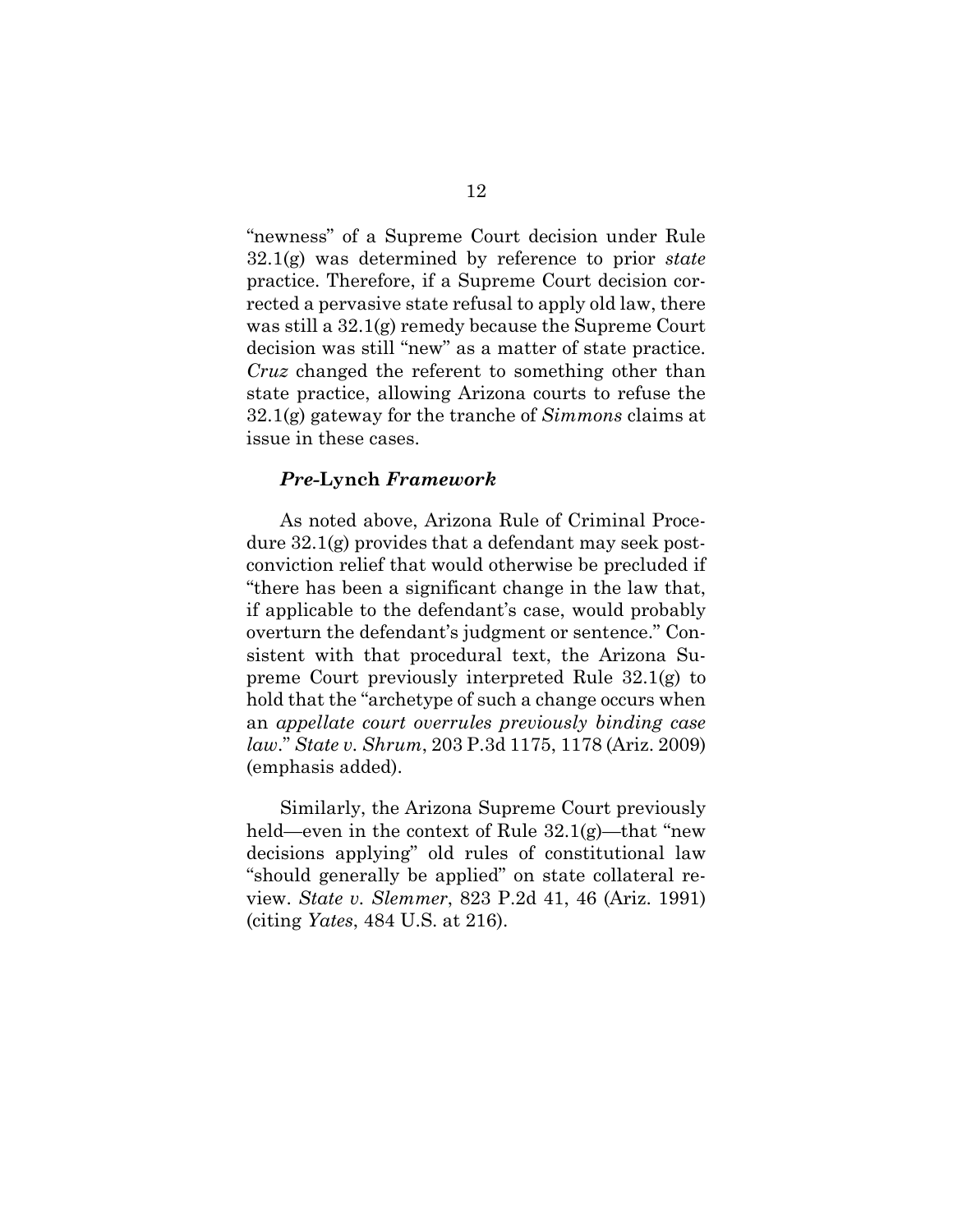#### *Post-***Lynch** *Framework*

But as has consistently been the case for the Arizona Supreme Court, *Simmons* is different. When faced with a *Simmons* claim post-*Lynch*, the court changed the rules. Under the text of Rule 32.1(g), as fairly interpreted in *Shrum*, Mr. Cruz should have been permitted to seek post-conviction relief after this Court "overrule[d] previously binding case law" of the Arizona Supreme Court. *Shrum*, 203 P.3d at 1178. As the Arizona Supreme Court noted in *Shrum*, "[t]he rationale for the Rule 32.1(g) exception is apparent: A defendant is not expected to anticipate significant future changes of the law in his of-right PCR proceeding or direct appeal." *Id.* Of course, petitioner did anticipate the change *Lynch* wrought. But in 1997, he raised his *Simmons* claim too soon. Now, having raised it after *Lynch*, the Arizona Supreme Court has concluded he also raised it too late.

In this case, the Arizona Supreme Court did not dispute that Cruz's *Simmons* claim *was* "clearly foreclosed" by existing Arizona Supreme Court precedent at the time of his direct appeal and first PCR petition, and that the United States Supreme Court—concededly an "appellate court"—had "overrule[d] previously binding case law," *Shrum*, 203 P.3d at 1178. But without explanation, the Arizona Supreme Court changed the rules in the case below, overruling *Shrum sub silentio* to hold for the first time that something entirely different is required.

Mr. Cruz argued before the Arizona Supreme Court that he qualified for relief because *Lynch* "engendered a significant change in [the Arizona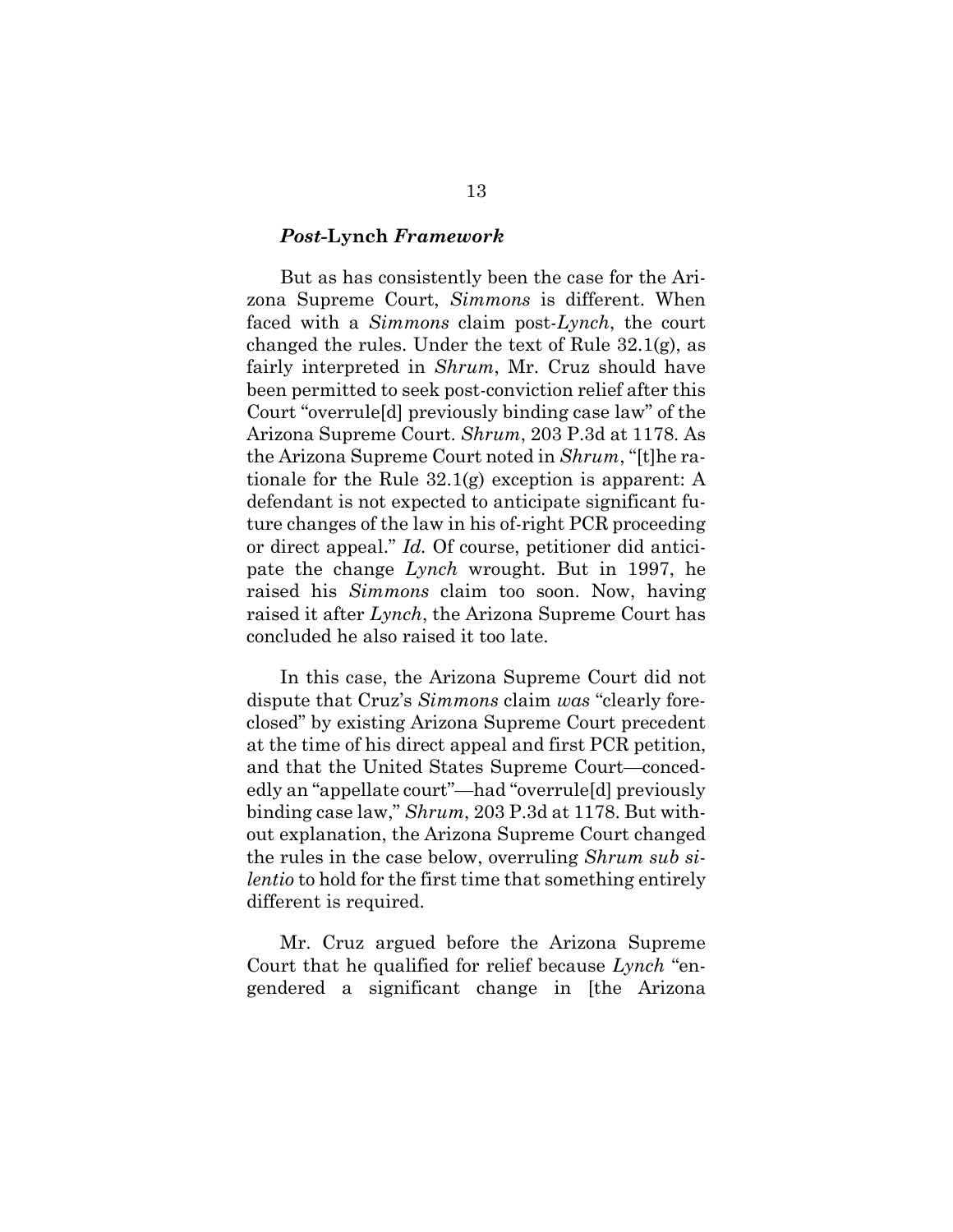Supreme] Court's application of federal constitutional law" by overruling that court's "misapplication of *Simmons* in prior Arizona capital cases." Pet. for Review at 2, *Cruz v. Arizona*, (Ariz. Sup. Ct. Dec. 4, 2017). But, consistent with its decades-long refusal to fairly apply *Simmons*, the court moved the goalposts yet again. The court declared that *Lynch* "does not represent a significant change in the law for purposes of Rule 32.1(g)" because *Lynch* merely "relied upon" *Simmons*, which "was clearly established at the time of Cruz's trial, sentencing, and direct appeal, despite the misapplication of that law by Arizona courts." Pet. App. 9a. The court further maintained that *Lynch* was not a significant change in the law, but instead was "a significant change in the *application* of the law." *Id.* That formalism is wholly inconsistent—and irreconcilable with *Shrum*.

In *Shrum*, the Arizona Supreme Court provided, as an *example* of a "significant change in law," this Court's decision in *Ring v. Arizona,* 536 U.S. 584 (2002)—a United States Supreme Court decision that overruled a previous Unites States Supreme Court decision. Relying on that example, in *this* case the Arizona Supreme Court in effect held that Mr. Cruz would only be permitted to rely on Rule 32.1(g) if *Lynch* had *overruled Simmons*, rather than merely applying it. But *Shrum* itself was clear that for purposes of Rule 32.1(g), "a significant change in law" "occurs when an *appellate court* overrules *previously binding* case law." *Shrum*, 203 P.3d at 1178-79 (emphasis added). *Ring* provided an example, not the rule. Here, the United States Supreme Court in *Lynch* overruled previously binding case law of the Arizona Supreme Court. Mr. Cruz's case thus fits into the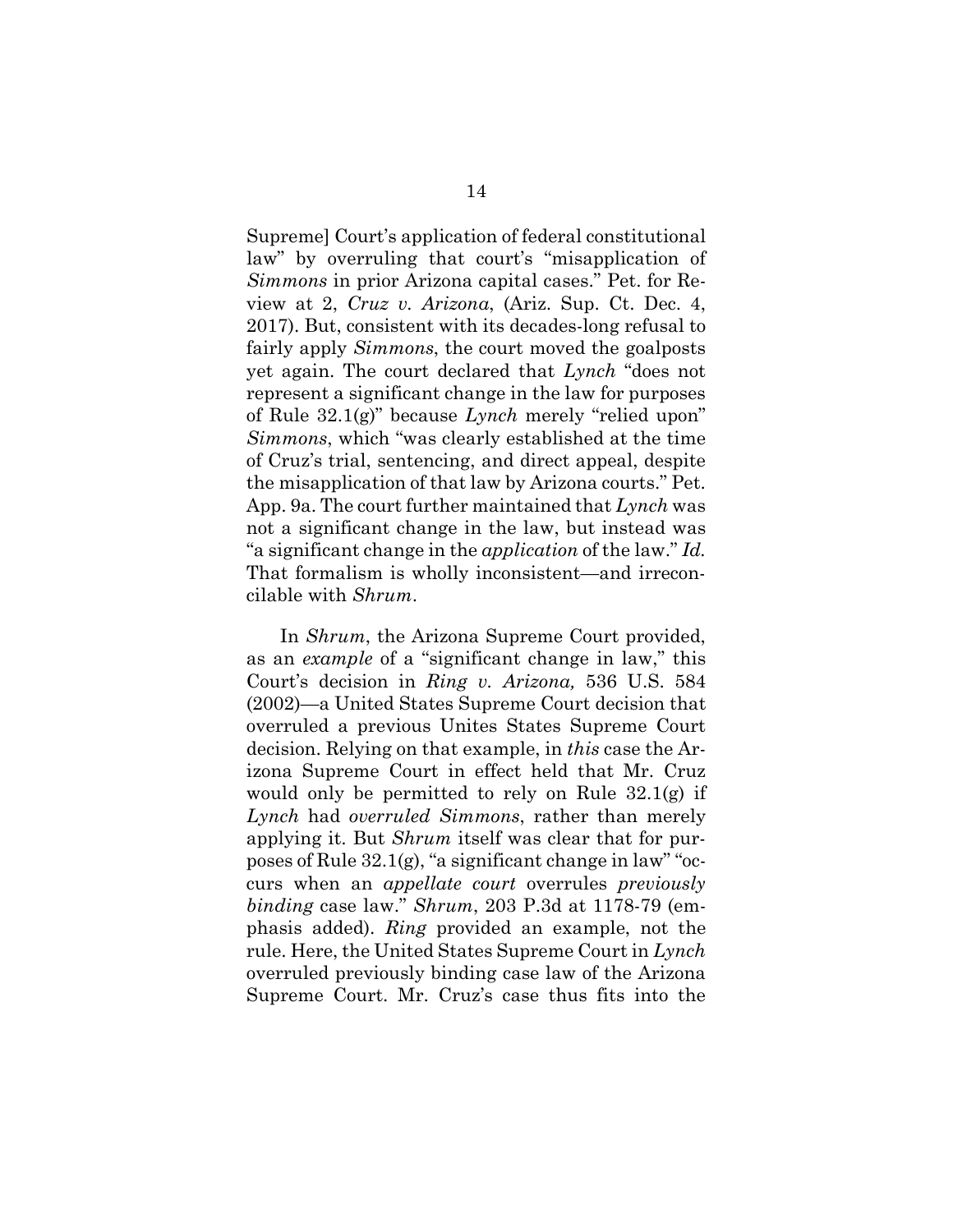heartland of Rule 32.1(g)—at least, as the Arizona Supreme Court interpreted that Rule until Mr. Cruz attempted to assert his rights here. *Simmons*, once again, was different. That change in law singled out *Simmons*, even after summary correction by this Court in *Lynch*.

The Arizona Supreme Court is entitled to change its mind and overrule its own prior precedents. But when it changes the rules just to avoid applying a disfavored federal right, this Court has jurisdiction to review that decision. *See infra* II.B.

The analysis above focuses on the State's expected arguments that *Cruz*'s application of Rule  $32.1(g)$  constitutes an adequate state ground for the decision below. But for the reasons discussed above, the Arizona Supreme Court's novel interpretation of state law makes the purported independent state ground for denying relief here wholly inadequate. If, however, the State were to try to dodge the adequacy problem by expressly or implicitly characterizing the decision as an interwoven question of state and federal law, then *Cruz* would be subject to review as resting on a non-independent ground. *See Michigan,* 463 U.S. at 1040-41 ("[W]hen … a state court decision fairly appears to rest primarily on federal law, or to be interwoven with the federal law, and when the adequacy and independence of any possible state law ground is not clear from the face of the opinion, we will accept as the most reasonable explanation that the state court decided the case the way it did because it believed that federal law required it to do so."). That is, whether *Lynch* "overruled" prior precedent—the determinative question under Rule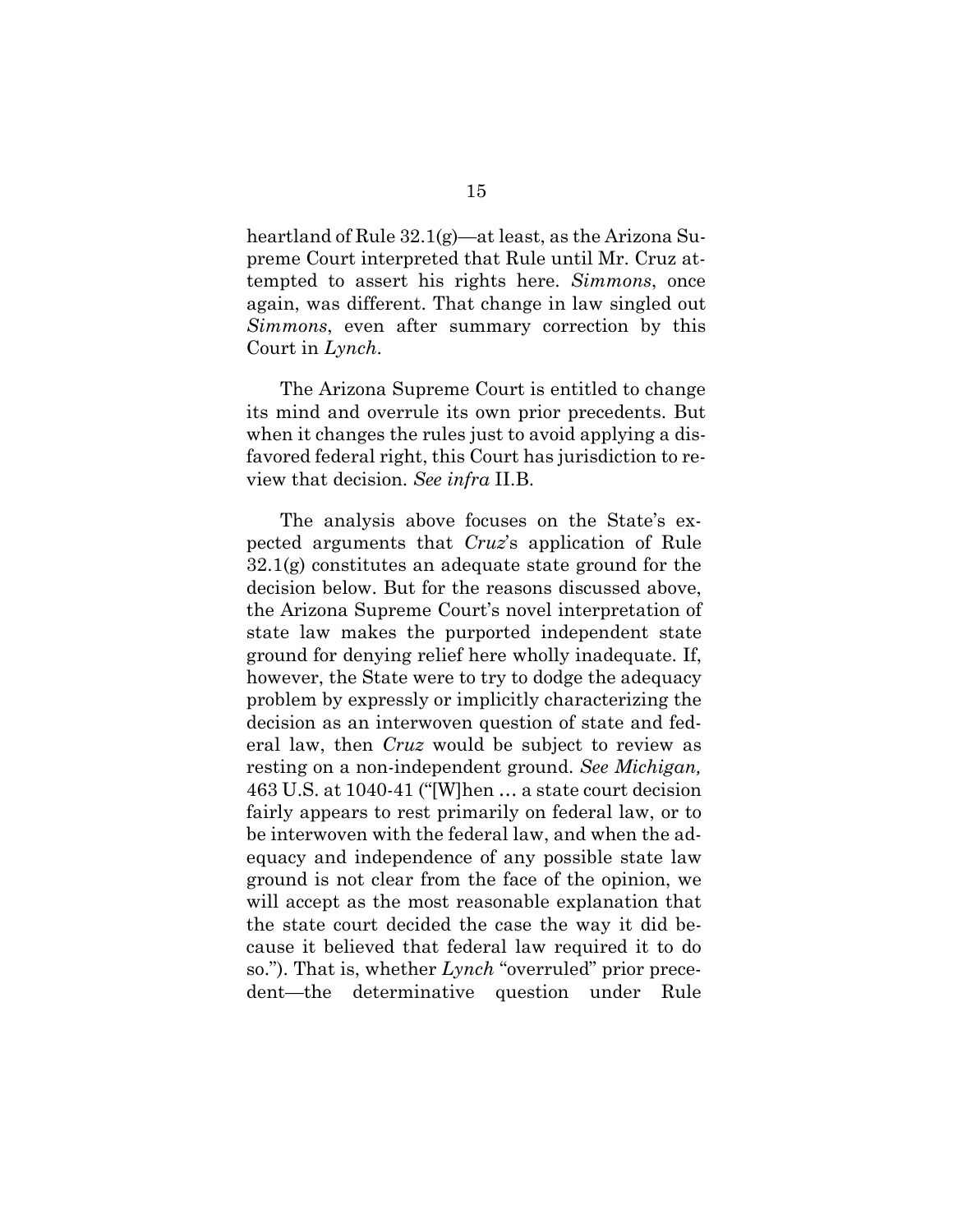$32.1(g)$ —is itself a federal question, albeit a separate one from the question whether *Lynch* supplied a new rule. In *Lynch*, this Court exercised its Supremacy Clause power to overrule a long line of Arizona precedents, as dictated by *Simmons* and its progeny. The contrary holding below is itself a federal question. Under either theory, adequacy or independence, the decision below is subject to this Court's review[.3](#page-22-1)

<span id="page-22-0"></span>**B. The broader principles of the adequate and independent state grounds doctrine make clear that this Court has jurisdiction to review the decision in**  *Cruz***.** 

This Court has repeatedly made clear that state courts cannot create novel rules or erect unpredictable procedural requirements to evade the federal constitution and frustrate litigants' settled expectations based on precedent. *See Walker*, 562 U.S. at 321.

Here, the Arizona Supreme Court refused for years to apply *Simmons*, on the basis of a distinction that *Simmons* itself expressly rejected. As this Court noted in *Lynch*, "[t]he Arizona Supreme Court thought Arizona's sentencing law sufficiently different from the others this Court had considered that *Simmons* did not apply," "rel[ying] on the fact that, under state law, Lynch could have received a life sentence that would have made him eligible for 'release' after 25 years." 578 U.S. at 615. But as this Court explained, "under state law, the only kind of release for

<span id="page-22-1"></span><sup>3</sup> Of course, the decision is also subject to this Court's review because it violates the Supremacy Clause. *See supra* § I.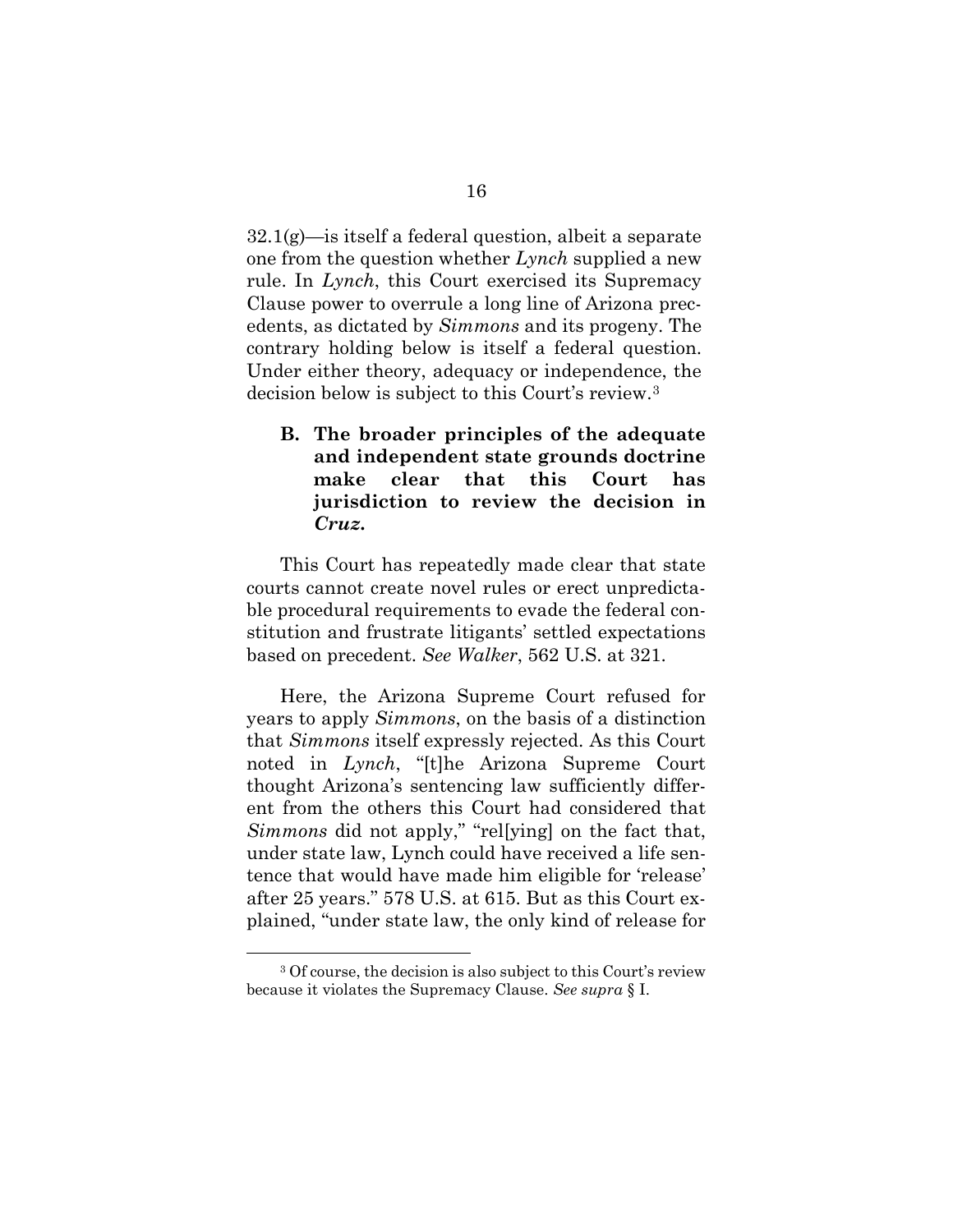which Lynch would have been eligible—as the State does not contest—is executive clemency." *Id.* And as this Court reaffirmed in *Lynch*, "*Simmons* expressly rejected the argument that the possibility of clemency diminishes a capital defendant's right to inform a jury of his parole ineligibility." *Id.*

The novel construction of Rule 32.1(g) continues the Arizona Supreme Court's discrimination against this Court's *Simmons* jurisprudence. In the words of Justice Holmes, "[w]hatever spring[]s the State may set for those who are endeavoring to assert rights that the State confers, the assertion of federal rights, when plainly and reasonably made, is not to be defeated under the name of local practice." *Davis v. Wechsler*, 263 U.S. 22, 24 (1923) (quoted in *Lee*, 534 U.S. at 376). *See also Johnson v. Lee*, 578 U.S. 605, 609 (2016) (holding that California's *Dixon* bar was "adequate to bar federal habeas review" where "[n]othing suggests … that California courts apply the … bar in a way that disfavors federal claims"); *Bouie v. City of Columbia*, 378 U.S. 347, 354 (1964) ("The basic due process concept involved is the same as that which the Court has often applied in holding that an unforeseeable and unsupported state-court decision on a question of state procedure does not constitute an adequate ground to preclude this Court's review of a federal question."); *NAACP v. Alabama ex rel. Patterson,* 357 U.S. 449, 457-58 (1958) ("Novelty in procedural requirements cannot be permitted to thwart review in this Court applied for by those who, in justified reliance upon prior decisions, seek vindication in state courts of their federal constitutional rights."). The Arizona Supreme Court here applied a novel rule, changing the standard for applying  $32.1(g)$  for this case, which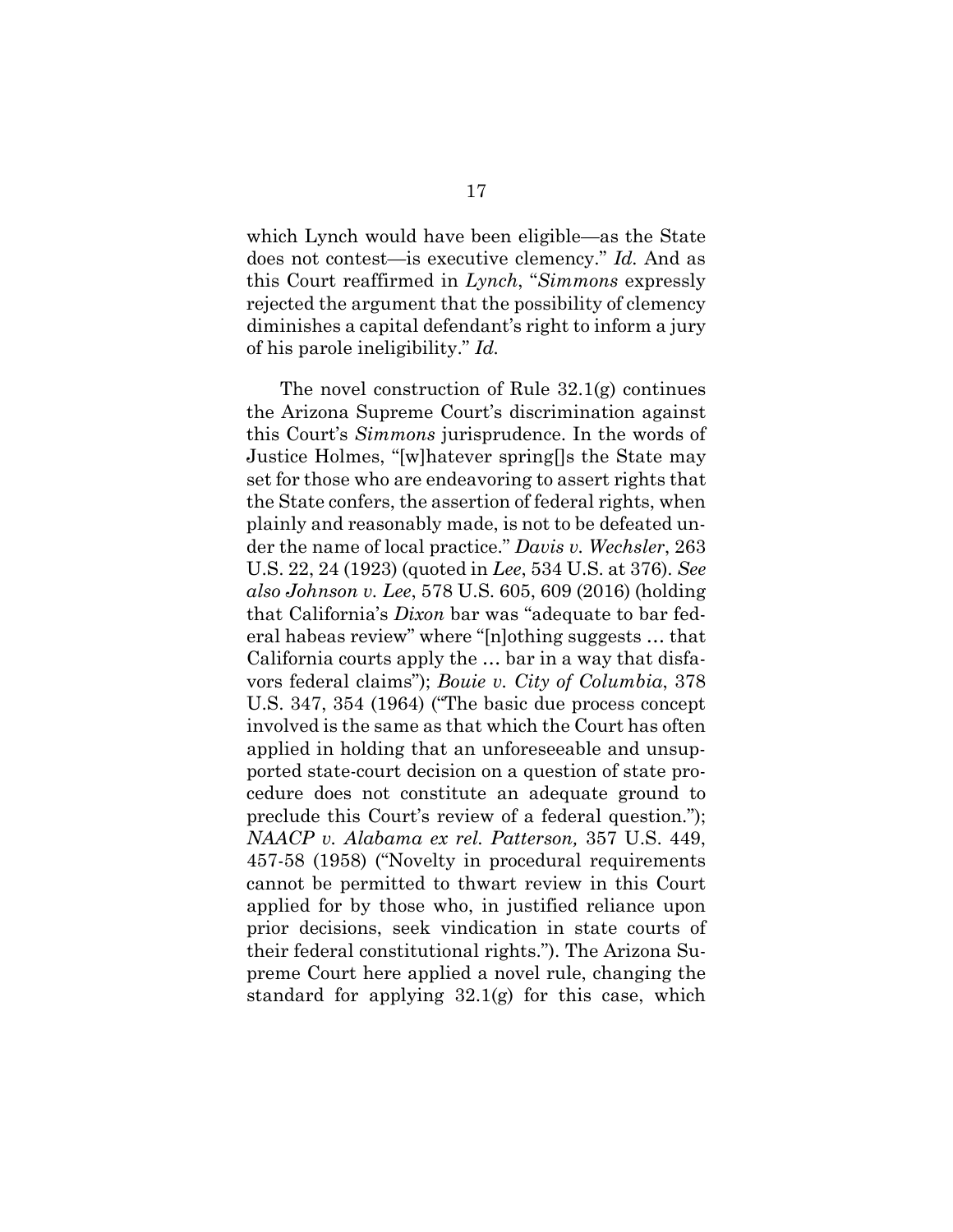should not be permitted to block enforcement of an established constitutional right.

### <span id="page-24-0"></span>**III. Other States Overwhelmingly Provide A Forum For Non-New Rules Of Constitutional Law**

In determining the adequacy of a state procedural bar, this Court also looks to the practice of other states and of federal courts. *See, e.g.*, *Johnson*, 578 U.S. at 609 (concluding that California's rule was adequate where it was not at all "unique" and where "[f]ederal and state habeas courts across the country follow the same rule"). In *Johnson*, for example, this Court noted that "[i]t appears that every State shares this procedural bar in some form." *Id.* Here, almost the opposite is true.

First, as discussed above, the Arizona Supreme Court's rule is inconsistent with *Teague*'s retroactivity rules and thus bears no resemblance to the practice of federal habeas courts.

Second, and even more tellingly, Arizona's decision in *Cruz* makes it an extreme outlier in providing a post-conviction forum that denies relief for old rules of federal law, where this Court issues a decision reiterating the old federal rule but effecting a change in state decisional law. That new decisions breaking no new legal ground are old law and apply on collateral review is so axiomatic that not all states have even wrestled with the question. But of those that have, Arizona stands alone. Alaska, California, Delaware, Florida, Hawaii, Massachusetts, Mississippi, New York, South Carolina, Tennessee, Texas, and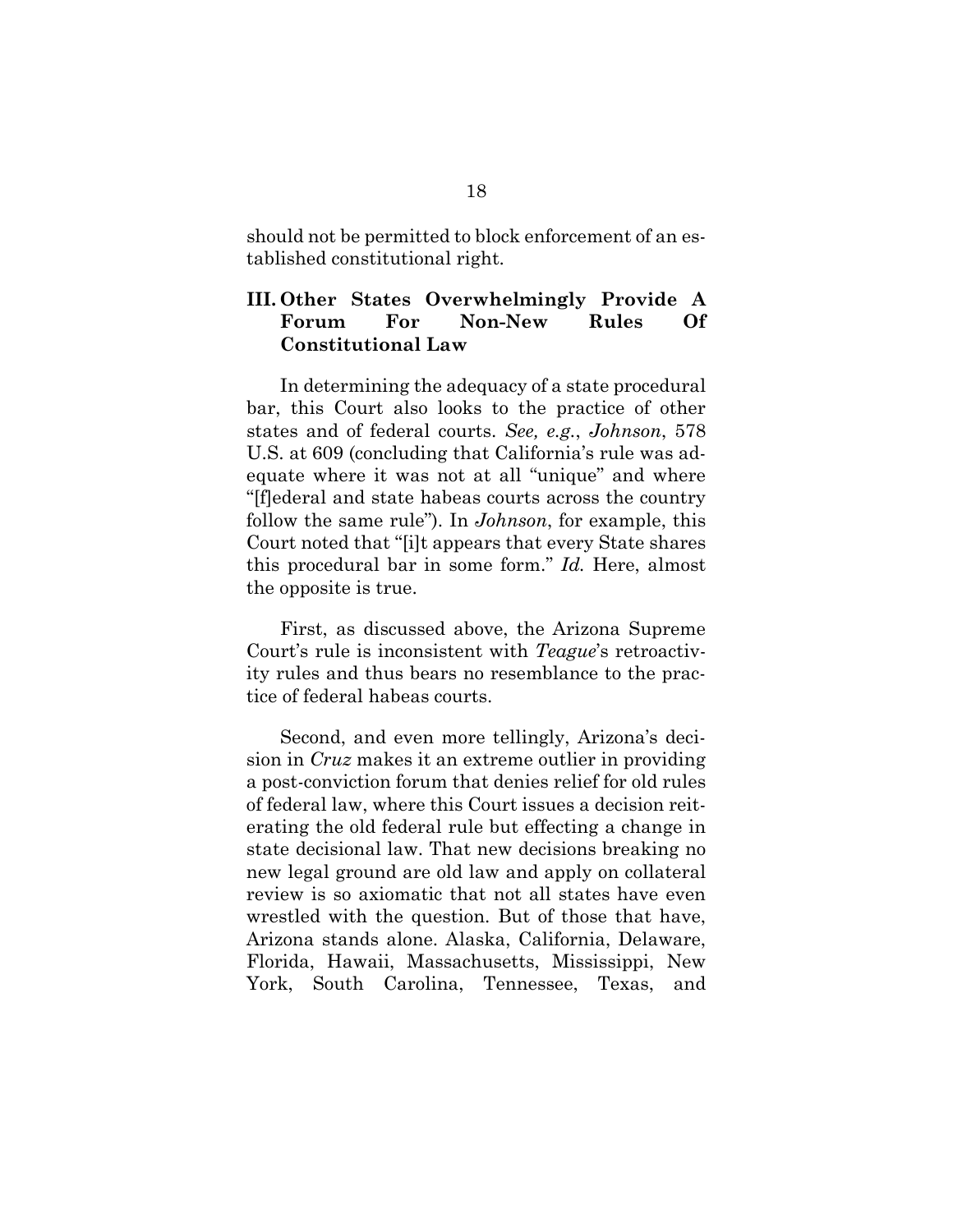Vermont all permit non-new claims to be brought on post-conviction review as a general matter (or appear willing to do so). *See* Appendix B. Only Arizona has announced, for the tranche of *Simmons* claims at issue here, that it will not do so under Rule 32.1(g). *Id.* And while some other states have provisions analogous to Rule 32.1(g), none appear to have interpreted those rules in the way that the Arizona Supreme Court did here. For example, when faced with an analogous question, the Texas Court of Criminal Appeals found that its state analog permitted review because this Court's decision "constitute[d] a legal basis … that was not available" previously in light of existing state court precedent. *Ex parte Bridgers*, No. WR-45,179-05, 2021 WL 2346539 (Tex. Crim. App. June 9, 2021) (unpublished). Arizona's outlier status provides yet more indication that the Arizona Supreme Court's novel application of Rule 32.1(g) fails the adequacy test. *See Johnson*, 578 U.S. at 609.

But beyond the doctrinal adequacy question, Arizona's outlier status also means in practical terms that a reversal here would not change the status quo in any other states.